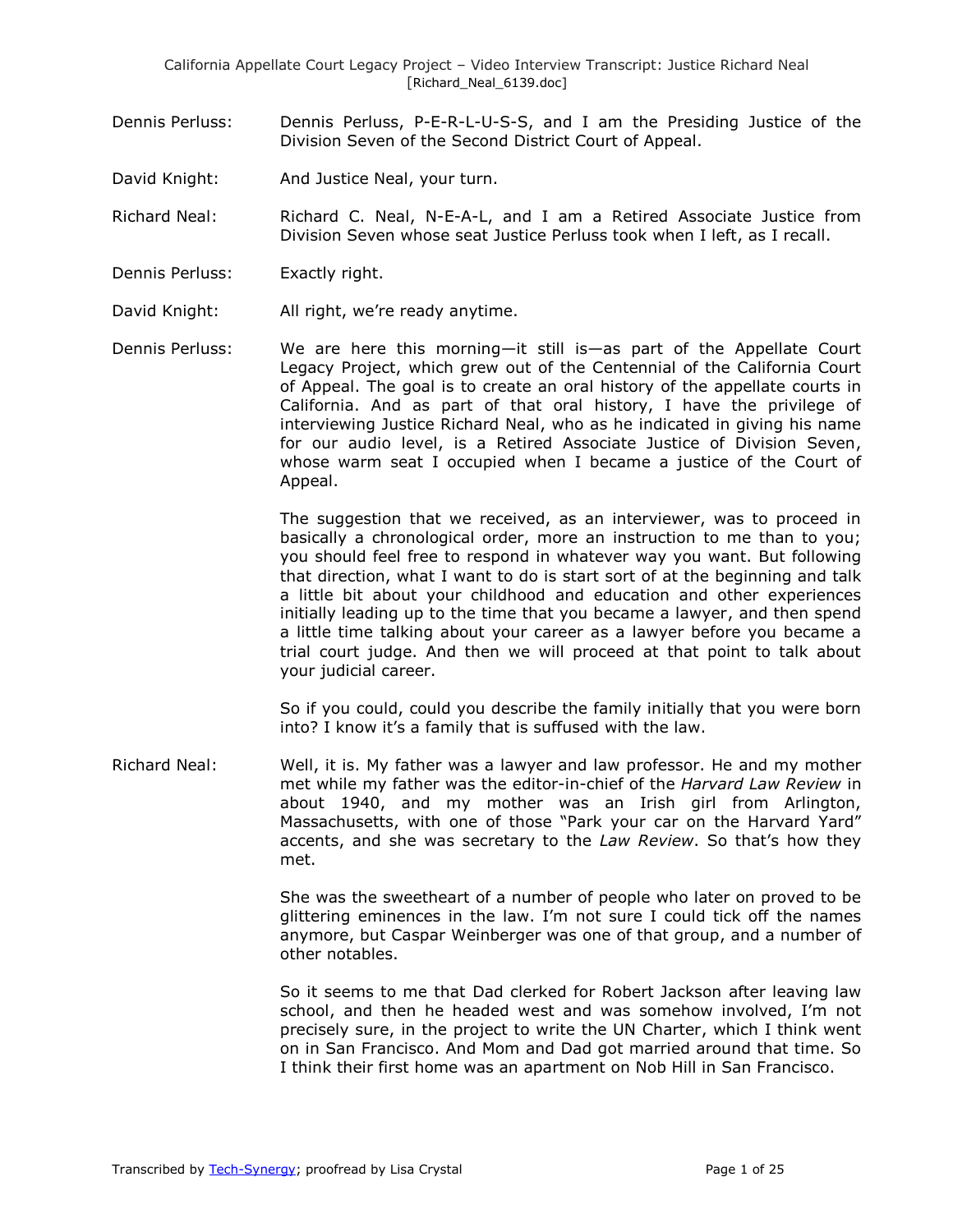I came along fairly soon, in 1947, so that was two years after the war was over; and I was followed in due course by three additional sons, and they range from me down to Andrew, the youngest, at 13 years behind me. And that's the family I grew up in, four boys.

When I was young, we lived in—the part of it I can remember, anyway in Palo Alto. Dad was teaching at Stanford Law School for a stint from about 1950 to 1960. So my brothers came along, but I think the last one didn't arrive until we'd moved to Chicago, which we did in 1960 or 1961. Dad went initially to take a spot at the University of Chicago Law School as professor there.

Edward Levi and Philip Kurland had been wooing him for some time, I guess. I think Kurland was part of that same group that was there at Harvard when Dad was there. So he moved, and within a year or two they made him dean there. And meanwhile, us California kids were dragged kind of with trepidation into the south side of Chicago, where we took up quarters down in Hyde Park near the university. It's amazing to think that.

### $(00:05:06)$

I think it was a meatpacker mansion. It was three stories high. It had a full coach house about the size of your average California suburban home. It had 10 bedrooms, 6 bathrooms, numerous fireplaces; it was a big, brick thing— still there.

So I went to high school there in Chicago, and my youngest brother arrived, was born while we were there. And so I attended the University of Chicago Laboratory High School for all four years of high school, and it broadened my horizons by living in the south side of Chicago, and I enjoyed that. So that's the family.

- Dennis Perluss: Was your father the first lawyer in the family?
- Richard Neal: I believe he was. His father was in the early days a traveling salesman for an outfit down in Alabama that made cast-iron soil pipe, the Attalla Pipe and Foundry Company. I guess he rose to the point where he and my grandmother owned the little company that made this cast-iron soil pipe. Somehow they made their way to Chicago and raised my father and his siblings in Oak Park, Illinois. Back beyond that I don't have much information about what predecessors did.
- Dennis Perluss: So, high school?
- Richard Neal: So, high school; the Lab School agreed pretty well with me, and I had a good career there. I was a soccer player, a track runner, and eventually got myself accepted to Harvard College and went off to spend the next four years there.

Interrupt with any questions. But I moved from there back to Boalt Hall. I really had a strong attachment to California and I had missed it when we moved to Chicago. So I pretty well had resolved to come back west when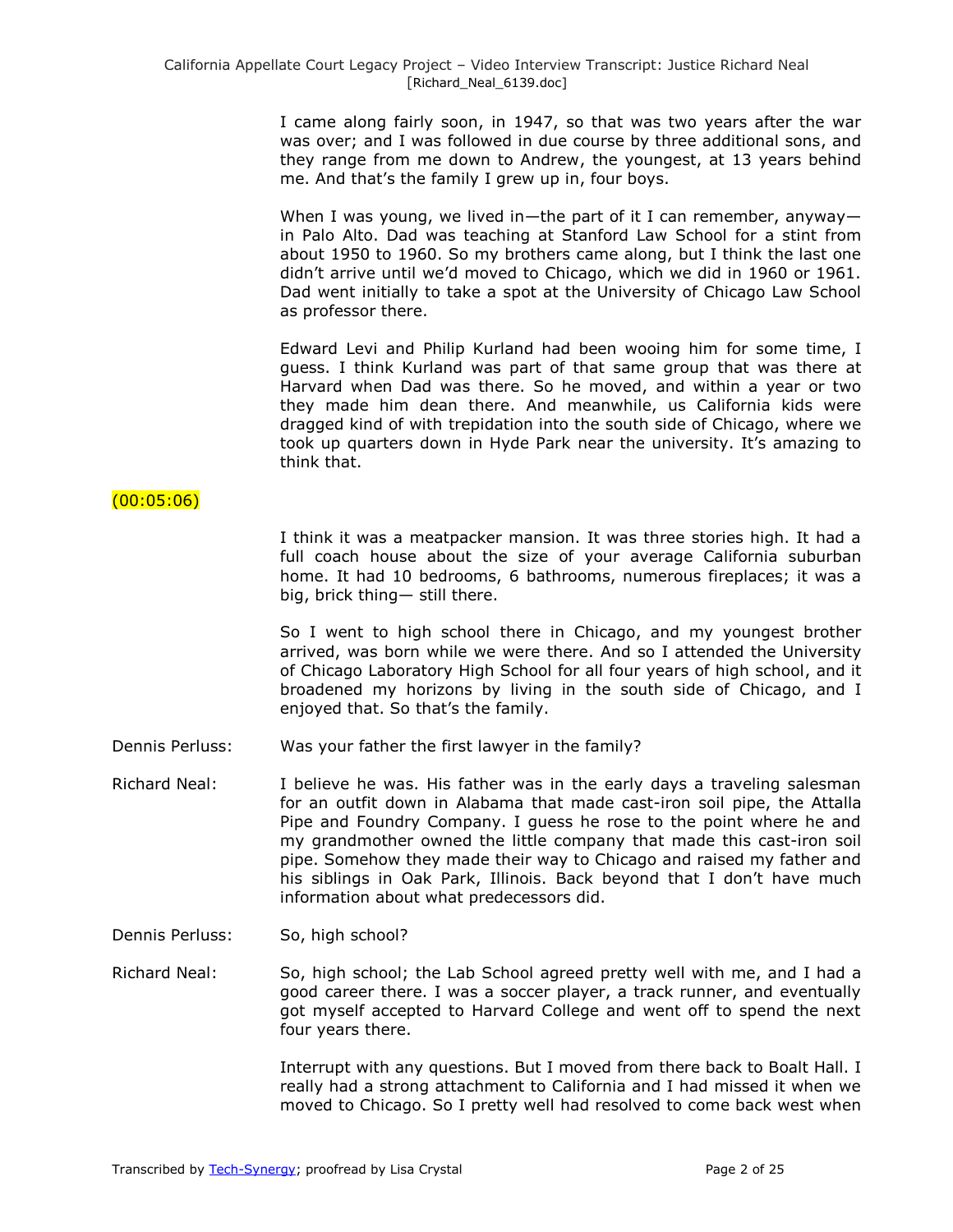I got out of college. I put in no applications at any of the eastern law schools.

- Dennis Perluss: At what point did you decide that you wanted to go to law school?
- Richard Neal: It was probably by default. I just had not formed, by the time I arrived at the end of the college years, any other concrete aspirations. Obviously I had been surrounded by and immersed in matters legal in my high school years.

Dad as the dean was entertaining students and visiting professors and so forth with some regularity. So I was surrounded by all of that, and Dad always said it was the last great generalist training; and so it seemed like something you could do and leave a number of options open. I went into it by default, I guess for lack of any other clear career goal at the time.

- Dennis Perluss: The time you were in college, which is more or less the same time that I was in college, I mean those were boisterous—
- Richard Neal: There were turbulent times, and it all kind of broke in my senior year at Harvard. In the spring of 1969, Harvard for the first time had the socalled free speech movement. I guess it got started in Berkeley in 1965. It took a while to percolate back to Harvard, but it came on in full force in the spring of 1969; there were demonstrations and so forth.

The first thing I did actually out of college was to take a teaching job at a private school in Tacoma, Washington, if you can believe that. It was part of my plan to return to the West Coast, and it was the place where I could get a teaching job.

And I got a deferment from the draft for a year. From that I can't say that I'd formed any strong aversion to military service; and looking back, I kind of wish that I had done it. I think it's valuable experience and one's patriotic duty; but seen through the eyes of an 18-, 20-, or 22-year-old . . . Anyway, I hadn't kind of arrived at these convictions.

# $(00:10:11)$

So I took this teaching job and I taught English at this school in Tacoma. I had been an English major at Harvard. Then in the middle of that year they had the lottery, where I drew a high number, and so I was just by good fortune not subjected to the draft. And so I at that point headed for Boalt Hall, where I went to law school.

- Dennis Perluss: There was a year gap. It started in the fall of 1970—still turbulence at Berkeley, though, in those years.
- Richard Neal: Yes, there was some, although I don't recall being much affected by that. I actually do recall there were several demonstrations in the law school proper, one where people went around and soldered up locks and lit fires in trash cans and so forth; but I don't recall being much affected by it. What I do recall is that law school was, I thought, considerably less fun than college was—probably a fairly universal reaction.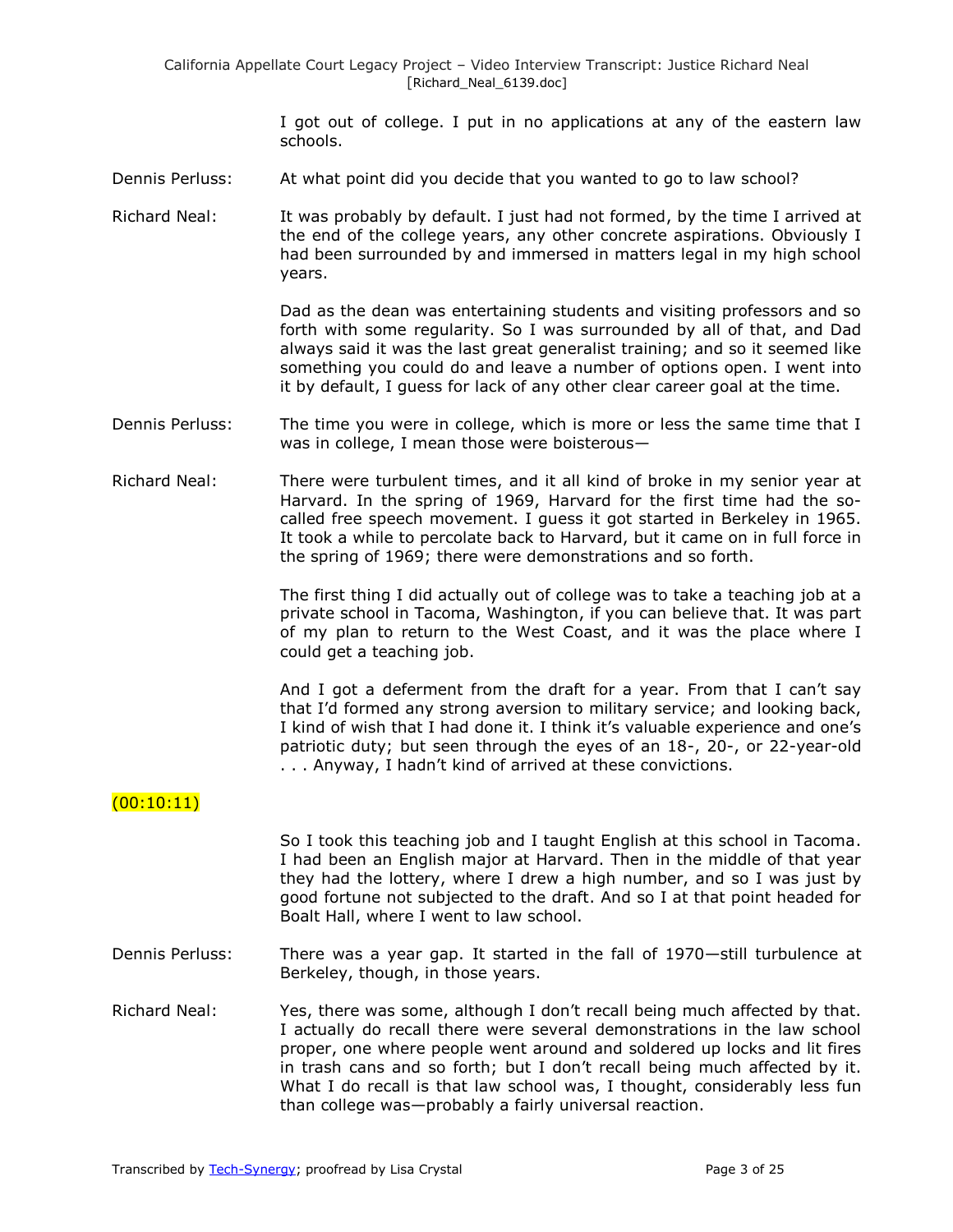- Dennis Perluss: Did you have any professors at Boalt that you found to be particularly inspiring or significant in terms of your—at least in your early stage as a lawyer—in forming who you were and what you thought?
- Richard Neal: I'm not sure that I would say yes to that. There were certainly some memorable characters in the group. Stefan Riesenfeld was a German immigrant with a heavy accent and kind of a funny classroom style. I had Sandy Kadish, who was a longtime, well-respected pillar of the faculty there who was a criminal law professor. And Ed Halbach, who went on to be dean, was a probate professor.

One guy that stayed with me over the long run is Jesse Choper, who showed up on my doorstep many years later with his hand out doing his job as dean and doing it very graciously. And I saw him just Friday night because Boalt Hall put on a reception for Pete Wilson, who was a graduate of Boalt Hall and kind of a treasured alum.

So Wilson was there, and Jesse was there, and the new dean, Christopher Edley, from your law school, who has really done . . . he's a whirlwind of energy, and I think he's really lit up Boalt Hall from what I see. And I'm digressing now, far from chronological sequence.

- Dennis Perluss: No, no, that's fine. Any classmates of note in terms of either what they ultimately did or people that were significant to you in, again, either early or later in your career?
- Richard Neal: Who do I stay in touch with?
- Dennis Perluss: I know Marsha Berzon was in that class.
- Richard Neal: Marsha was in that class. I didn't know Marsha really at all, I guess. Tony Ishii is a federal judge in the Central Valley who I knew a little bit. I don't know that we were a class that produced a lot of stars. I go with some regularity to the alumni functions when they come to town here and so I stay in touch with a couple of people in the class; but nobody in particular of note, I guess.
- Dennis Perluss: What was the sequence—taking the bar, getting your first job, how did that happen?
- Richard Neal: I took the bar immediately following graduation in 1973, and I got married about the same to my first wife; and then I had decided I was going to stay in California to practice. So it was a choice, Bay Area versus Los Angeles, and I think I concluded that the opportunities were more attractive down here at the time than they were up there.

### (00:15:08)

So I took a job ultimately with an old firm here in town called Lawler, Felix & Hall, which is now long gone like many of the firms that were here then, and immediately went to work as kind of a briefcase carrier for some of the senior lawyers in what was then the flavor of the year, or the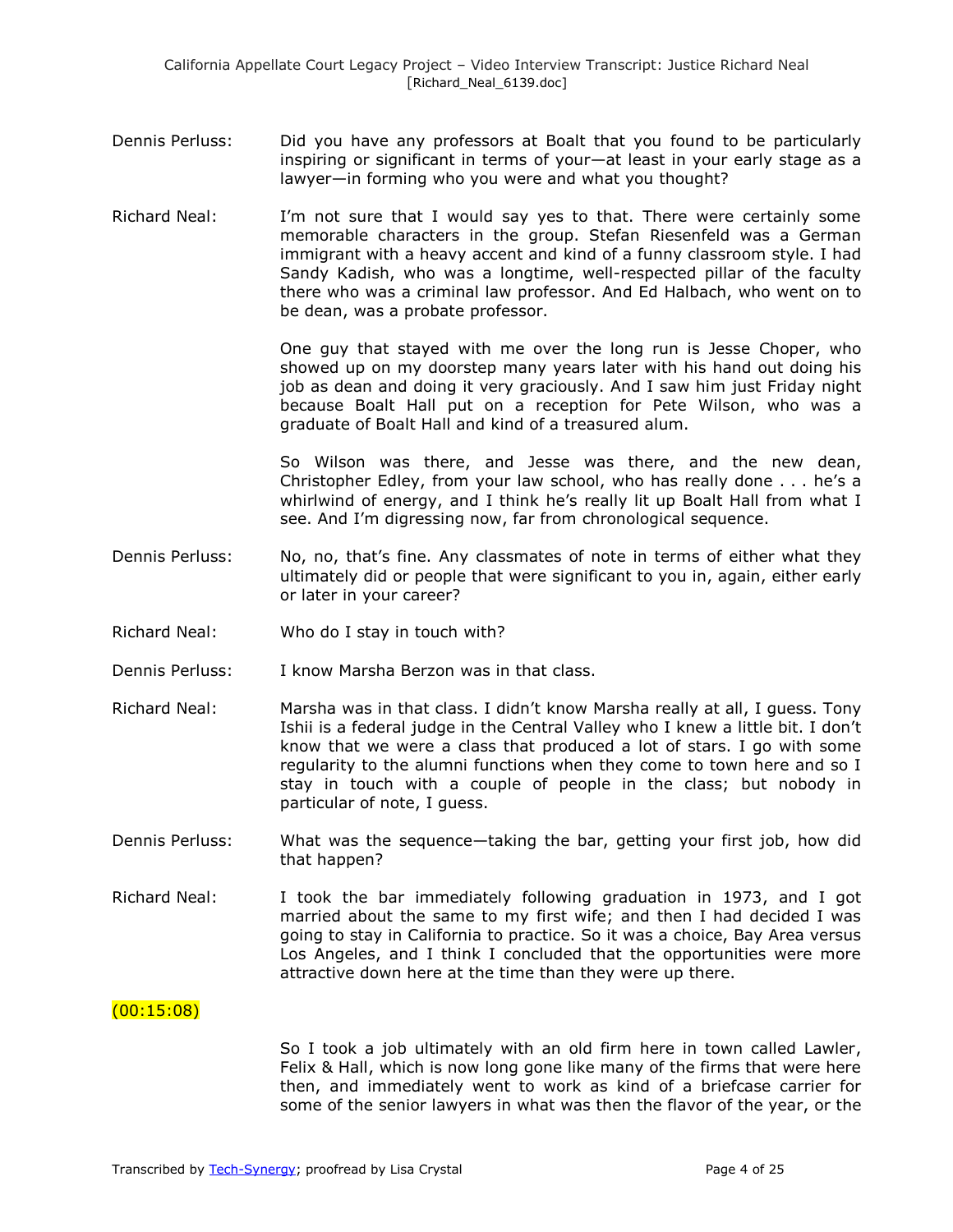period, anyway— these big, antitrust, price-fixing class actions, of which they were many.

So I was soon down at the courthouse watching trials in the federal district court, writing briefs. And that's what I did for the first number of years in the practice, was work as a junior team member, mostly in the antitrust field, including the case that we were talking about here before we went on tape—*United States v. ABMI*, a federal merger case that as I recall our side got a summary judgment in the district court from Jesse Curtis. And there was something called the Expediting Act. This is coming back to me. I can't believe . . . I haven't thought about the Expediting Act for the intervening time, but it allowed a direct appeal in certain cases to the U.S. Supreme Court, and this was one of them.

- Dennis Perluss: That was a case in which your client had taken over a smaller company and there was a question of whether it was anti-competitive.
- Richard Neal: Whether it violated Section 7 of the Clayton Act, I guess—whether it was a merger that dampened competition. These were two buildingmaintenance companies, concerns. But the narrower issue that we won summary judgment on was whether or not the acquired company—I think, I can't remember whether our client was the acquired company but anyway, whether that company was engaged in interstate commerce because of the statute required that the company be engaged in interstate commerce to apply.

So we persuaded Judge Curtis that our guys were just a bunch of janitors pushing brooms around in Los Angeles and had nothing to do with interstate commerce. The government took that up to the United States Supreme Court. And I did a lot of work helping get the brief together, including rummaging through volumes of dusty legislative history to try to find some pronouncements about whether the drafters of this legislation, Section 7 of the Clayton Act or whatever subpart of it was involved, had thought about and spoken about—whether this extended beyond interstate commerce to local commerce. And I dug up a pearl or two, as I recall; I don't know how important they were in the outcome, but I thought they were pretty important at that time.

And we won the case and I got to go back to Washington. Marcus Matson was the senior fellow in the firm at that time, and he had been prominent in the electrical industry antitrust conspiracy cases, which I guess were the mother of all massive antitrust litigations—lots of cases around the country. I guess there were massive price-fixing conspiracies in the electrical industry, and it spawned a huge litigation project.

So Marcus was pretty senior already by the time . . . and I remember, by way of illustrating how times have changed, he must have been already probably in his 70s, and he had a secretary who couldn't have been more than a few years his junior. And he would say, "Oh, get my girl in here to take some dictation," or something like this, and it would just appall anybody in the modern scene. But this was him.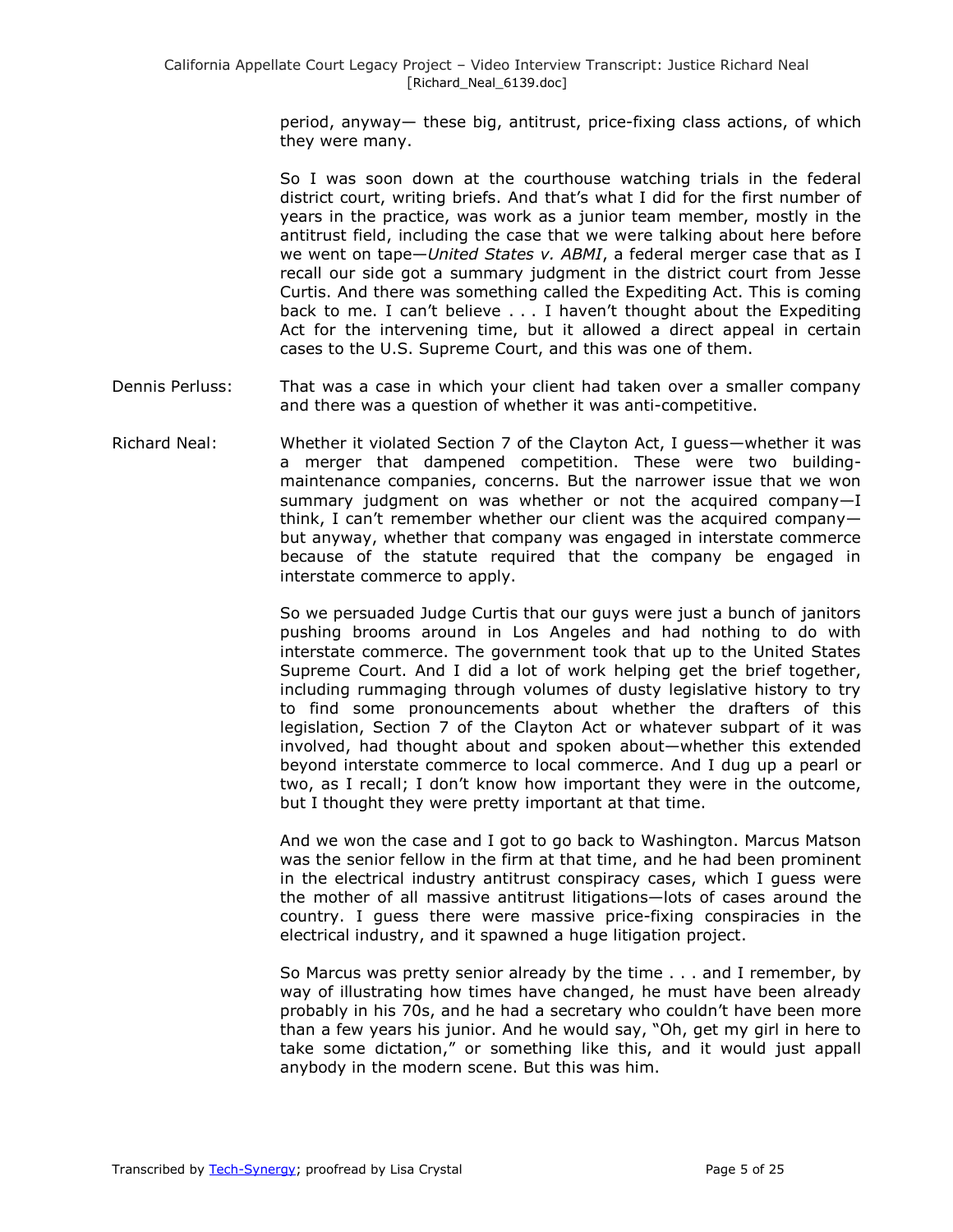So he was good enough to take me and the younger partner who worked on the case with him back to Washington for the argument in the Supreme Court on this case. So I got to go and watch the case presented and experience the grandeur and solemnity of the Supreme Court from the other side of the bench.

In due course we won the case, and I think within a year or two Congress enacted legislation overruling the case. So it was a short-lived victory.

# $(00:20:05)$

- Dennis Perluss: Long enough for your client.
- Richard Neal: That's right, enough to make us feel like we'd done a pretty good job.
- Dennis Perluss: Did the experience in the Supreme Court inspire in you a desire to do appellate work, or not particularly?
- Richard Neal: Not necessarily, although over the years I would say I did a reasonable amount of it. In our practice, anyway, we tended to handle the appeals ourselves from the stuff that we handled in the trial court.

I don't know whether the firms that we now think of as preeminent specialists in appellate work who appear in this court here and who are very good and very specialized, where they were in terms of their evolution, formation, back in those days; but we tended to do our own.

So I did a reasonable amount of it over the years, both in the state and federal courts.

Dennis Perluss: Did you enjoy the appellate work? More than the trial court?

Richard Neal: I guess, yes, in one sense; over the long haul I concluded I was more of a log guy and a brief guy than a trial guy. I tried some jury trials with mixed results, but I reached the conclusion it wasn't really my forte, standing in front of a jury. Maybe I didn't have the right common touch. But anyway, I guess I evolved towards a view that I was better suited to be an appellate lawyer, or a law-and-motion lawyer, or a litigation lawyer than a trial lawyer.

> Ultimately I guess that it had something to do with the decision to move to the bench, when I got to that 20 years or so down the road. I had tried a couple of substantial jury cases for Litton Industries, including one that became known pretty well as the *Applied v. Litton*—it's the case involving interference with contract, oft-cited around now—and lost both of those at the trial level, and not necessarily, I don't think, because of bad lawyering. But nonetheless the experience in those cases convinced me that this was not my gift.

> And about that time I'm not sure how the thought of a judicial position got on the table. So I pursued it and landed in the L.A. Superior Court in 1992. If we skipped too quickly over the practice part of this, we can go back.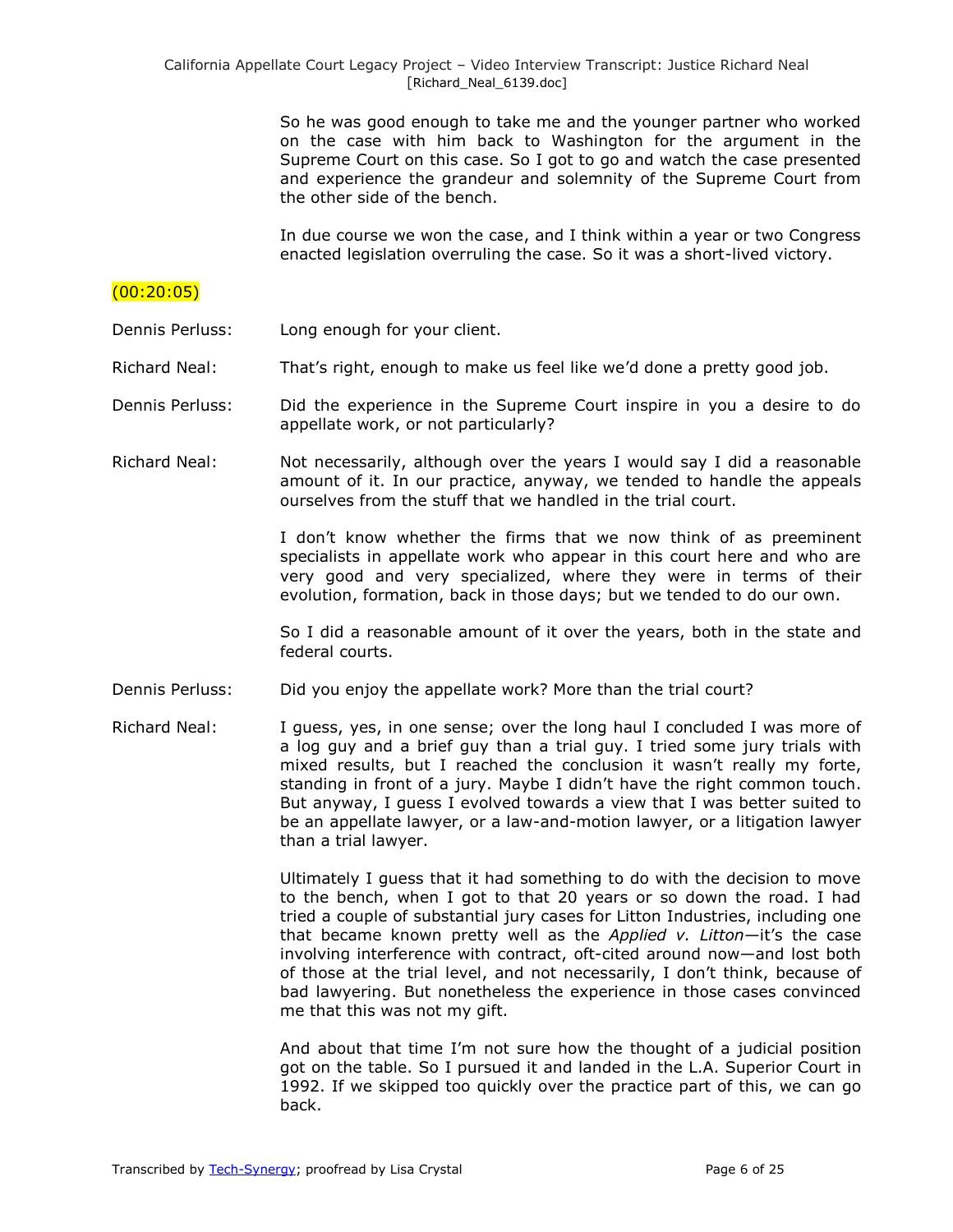- Dennis Perluss: Not necessarily too quickly. But any other particularly significant cases that you worked on; or perhaps even more importantly, people that you got to know during the time, that 20 years that you spent as a lawyer and the entire time in Los Angeles?
- Richard Neal: Entire time in Los Angeles.
- Dennis Perluss: The firm went through, or you and the firm both went through, some changes.
- Richard Neal: The firm actually didn't change very much from the time that I started to the time that I left. Its major changes occurred soon after I left, but it was pretty much the same firm that I started with when I left in the mid '80s. I didn't mention the date I moved to a second firm.

I concluded that, rightly or wrongly, that the old guard in my original firm, the Lawler firm, was there for a while, yet I wasn't going to get opportunities to become a partner at a year, whatever, I forgot. But in any event there was a well-entrenched layer of lawyers who were older who owned and ran the firm, but were not old enough to be likely to retire anytime soon.

So I made a decision at some point to try and find an opportunity where I could be the senior guy in the case—probably not an untypical experience. But there were some great mentors in that firm.

 $(00:24:51)$ 

John Wigmore was a guy I worked with extensively. He was a greatnephew of the Wigmore, Professor Wigmore, at Northwestern University, and was quite an able lawyer in his own right and a demanding taskmaster upon the rock of whom several young lawyers' careers, at that firm anyway, had faltered. But I remember him sitting in my office throwing pencils at me while I was on the phone with somebody because he didn't like the way I was . . .

So he was a crusty character; but if you met his standard, he was somebody to learn from. I tried a case up in Denver in the federal district court; it was a Robinson-Patman Act case, with John sitting there at my elbow, again sort of "Object, do this, do that," but yet not taking the lead. And so he'd put me up there.

Then Robert Henigson, who was a Harvard Law guy of maybe 1950s vintage, another senior heavyweight player in the firm, a fine, bright lawyer; I remember his tales. He was Jewish, and he came to Los Angeles whenever it was—in the '50s, I guess—and he had a very strong bond of loyalty to this law firm, Lawler, Felix & Hall.

Apparently the reason for it was because he walked the streets of Los Angeles and they weren't hiring Jews; and Oscar Lawler hired him and he was forever grateful for that and repaid it with a strong loyalty to the firm. He ended up being the managing partner about the time I departed.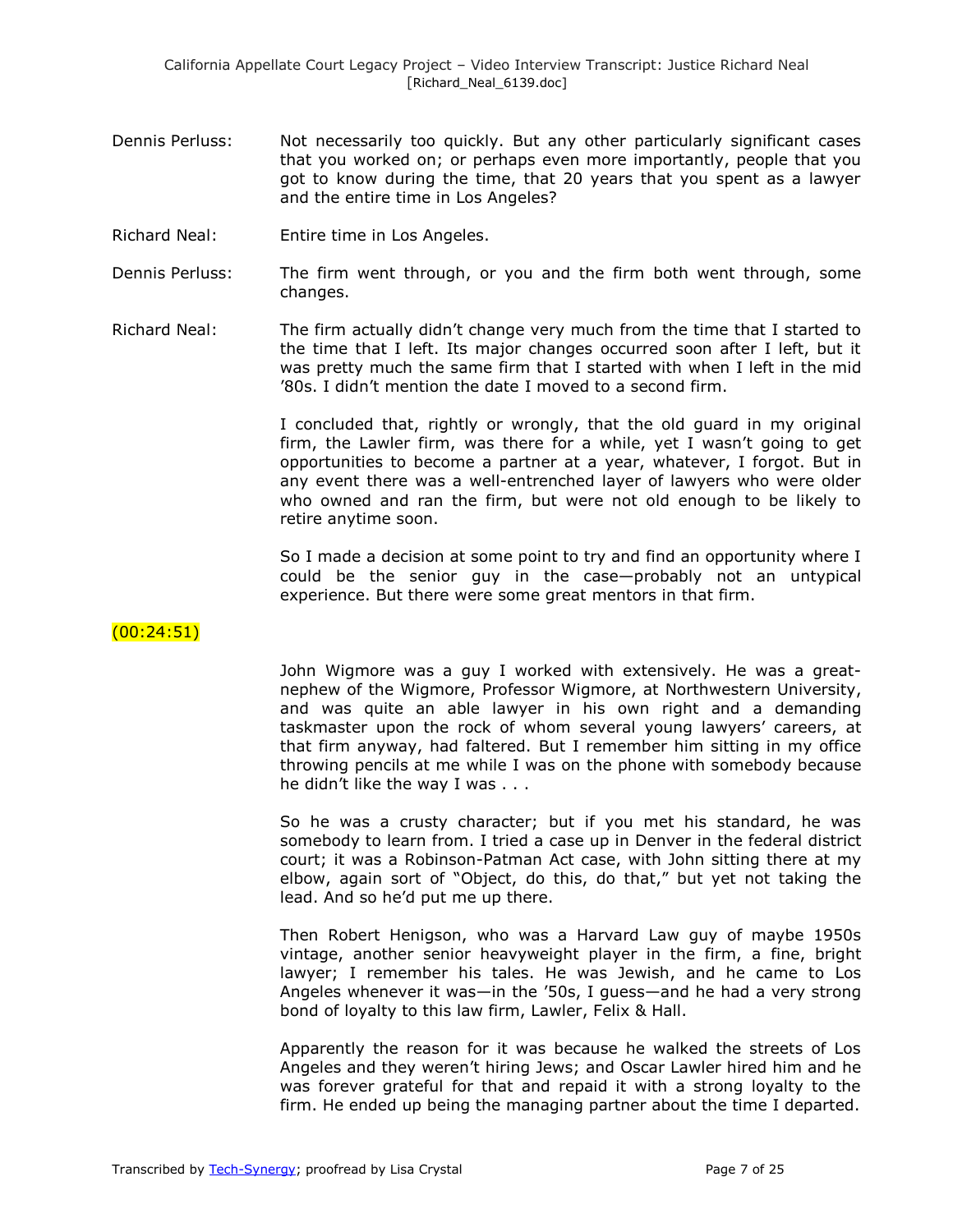I remember telling him I was leaving. It was a hard task, because I had great respect for him. I worked with him; he was very smart and straight as an arrow. Kind of crusty, but . . .

Then there were a couple of other people. Richard Outcault, now deceased, was a Stanford Law graduate, a former student of my dad's, a very substantial lawyer. I learned a lot from him. So the firm was very good to me, and I learned a lot from some pretty accomplished lawyers.

So what brought about its demise? There were a numbers of groups that peeled off, and soon after I went, a group went to Pillsbury Madison & Sutro, and the firm dwindled, then got acquired by Arter & Hadden. I ended up with another firm called Pettit & Martin, and I spent about seven years there. And I did indeed have some of the opportunities that I looked for, including trying these two cases for Litton Industries.

I represented the Ritz-Carlton Hotel people in a major dispute over the construction of their Marina del Rey hotel. It was a dispute with the general contractor, which went through a full-blown arbitration. I represented Four Seasons Hotels in a dispute down over the Newport Beach hotel.

Another thing that I got involved in that was very good experience was representing Chevron, a longtime client of the Lawler firm, going back to the turn of the century probably. And they had a steady diet of smaller stuff that produced opportunities. I say "smaller"-they were tort cases that produced opportunities for trial experience. I flew out to oil rigs and learned about the maritime laws a little bit. And so that was some fun stuff.

- Dennis Perluss: How was it that you began to think about the bench?
- Richard Neal: Well, I was in part motivated, I think, by this conclusion that I wasn't necessarily suited or at my strongest as a fellow in front of a jury. Now, from my perspective 35 years into this business, I appreciate that that is probably true of a large part of the people who practiced in the litigation arena and should not have disqualified me.
- Dennis Perluss: I think most of us feel—if we're honest—feel that way. *[laughing]*
- Richard Neal: But nonetheless I concede that that was an important part of being a lawyer. My younger brother Steve is an exceptionally gifted and successful jury-trial lawyer who tries the big commercial cases and prominent cases to juries. So I guess I view it as a reason, anyway, to consider some turn in my career.

### $(00:30:04)$

And of course at the same time I felt I had a lot of hard-won experience and reasonable intelligence and some qualities that would be well suited to the bench, and so it seemed like a good thing to do. And I'm sure I was influenced by several people; one that stands out is Paul Boland,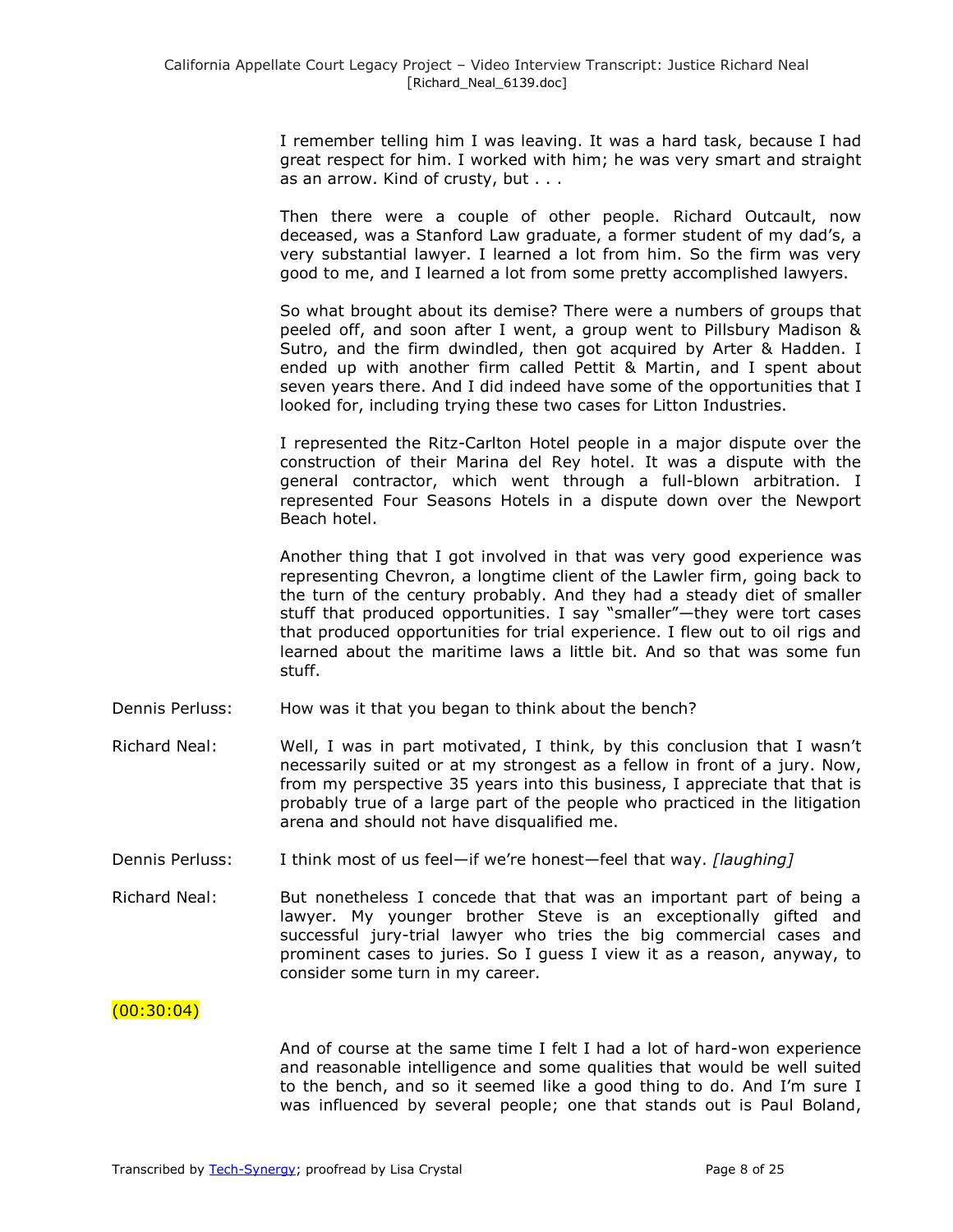who we lost, as you know, recently. He had an influence on a lot of lawyers around town, and I was one of them. I think he was one of the people that pushed me along the way towards pursuing the judgeship.

Anyway, when I got up there of course I found that I loved it and it was a fit. I started out over in the criminal court, which is typical enough. I got sent to the CCCB, central criminal courts, and this was early 1992. I don't think . . . maybe I had set foot in that building once in my career as a journeyman-courts lawyer in town.

So it was with some trepidation that I landed over there. I spent maybe a week with Lorna Parnell as my . . . Well, first of all I should mention that Lance Ito was running a little school for the new, incoming class of judges, which in my case included Bill McLaughlin, who is now the PJ over here, a terrific guy, and Bob O'Neill, Victor Person, and Tom Stol—I can't quite say his name, a silver-haired guy who ended up presiding in Pasadena—and one or two others.

So we had a little class there that Lance ran us through for a week, and then they assigned us to a mentor. So I remember sitting there on the bench, actually side by side, with Lorna Parnell, who took me under her wing for a week or two—and then into the pool you go, and you're sitting up there in the criminal court where you've never practiced and wondering, "How am I going to do this?" But I made the adjustment pretty quickly.

There was this wonderful custom over there that helped somebody in my circumstances, which was that the courtroom deputies—the prosecutor, and the public defender—would approach the bench and have a little offthe-record discussion with you about things. It seemed very strange to a civil litigator, but there it was; it's the well-established custom there. And so I was able to ask any dumb question that I wanted and have it answered privately out of the public eye by two people whose incentives were to kind of make me look good and keep me happy. They wanted to get along with me.

Of course, if you practiced, as I did, in a civil practice where you were used to going to a different state or a different tribunal and learn reading the rules, it was not all that daunting to go into the criminal court and start to read the rules, read some of the cases; and you got up to speed fairly quickly.

I came to realize fairly early on that the lawyers, and particularly the defense lawyers, love to get somebody like me in there who had not been a prosecutor. I came in as one of the early Wilson appointees, and Deukmejian had appointed a lot of prosecutors to the bench. I think the defense, and the criminal defense bar particularly, was frustrated that they were trying all their cases in front of prosecutors. They thought, aha, here's somebody that will listen at least to what we have to say and maybe even read something we ask him to read.

So it turned out to be a great experience. And it was one murder trial after another and everything else seemed to settle. So you were trying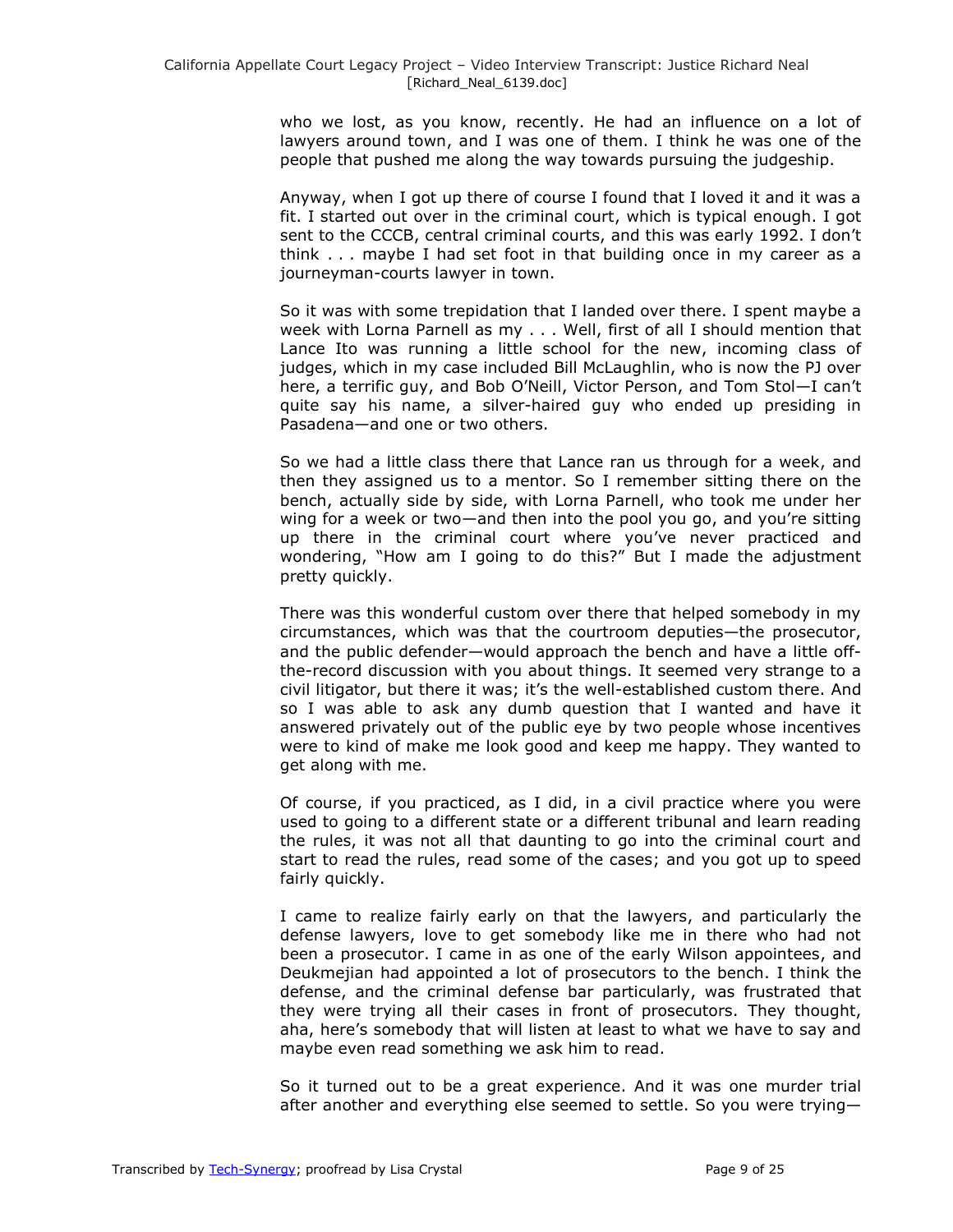California Appellate Court Legacy Project – Video Interview Transcript: Justice Richard Neal [Richard\_Neal\_6139.doc]

> you felt like you were dealing with—some matters of consequence, and it was interesting and challenging.

Dennis Perluss: How long did you sit in the criminal court assignment?

#### $(00:34:54)$

Richard Neal: I was only there for a year. I had just been reassigned for another year, and at the time Bob Mallano was the presiding judge of the L.A. Superior Court. And I had tried a little antitrust case in front of him down in Torrance years before, so he knew me; and he had a spot open up there because I think Judge Charlie Jones went on disability or something.

> So he had a fast-track court that needed to be filled; and he knew that I had a civil background, and so he asked me to come over there. After the assignment I was all set to go back to the criminal court for another year, and so I made the switch.

- Dennis Perluss: I will interrupt just to say-I don't know if you remember, but I actually was on that panel.
- Richard Neal: I remember that, and when you divulged that you were a member of the ACLU, you were the first challenge.
- Dennis Perluss: *[Laughing]* That's right. It was a particularly grisly case, and I didn't feel I needed to in any way soften the answers to make myself more desirable.
- Richard Neal: I don't remember; what was the case?
- Dennis Perluss: It was some young kids who had brutalized an older couple or an older man. It was a robbery—aggravated assault kind of a case, as I recall. It was enough as a civil litigator, as I was at that time, to make me shudder; and think that going back to somebody's financial statement seemed like a useful thing to do.
- Richard Neal: It seemed like a good thing to do; I do remember that. I was trying to recall my encounters with you. The other one was over there in Department 22, where I ended up where there was an entertainmentindustry case with a colorful plaintiff's lawyer.
- Dennis Perluss: Joe Yanny. And his client was a fellow named Philip DeGuere, who was actually a very successful writer/producer type. It was just that this particular show did not go well.
- Richard Neal: You were representing Columbia?
- Dennis Perluss: No, I was representing the Ziffren law firm, who had been his lawyers, and he had sued them for malpractice. And Columbia was involved in the case, and CBS; all three of us were the defendants, on different theories, in the lawsuit.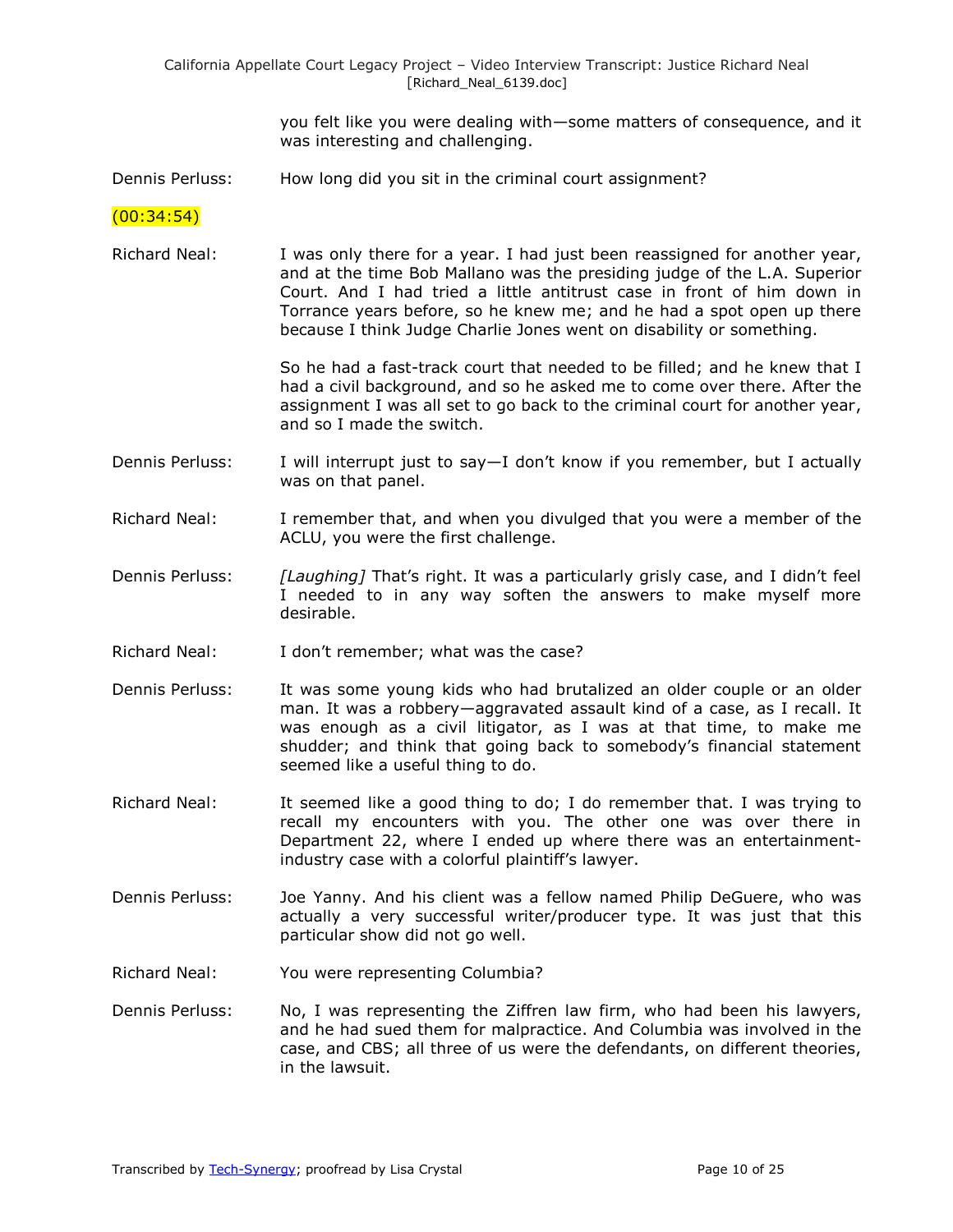- Richard Neal: So we had a number of mandatory settlement conference sessions in chambers there, I recall, and we all sat patiently while Mr. Yanny paraded before us with his ponytail. The interesting sequel to that story was that Eileen O'Brien, who was my research attorney there in Department 22—a very bright, energetic young woman, who I think is now working for the AG and maybe is in this building—but she made the mistake, she fell under Yanny's sway and went to work for him for a while after she left the court, I think to her eternal—
- Dennis Perluss: *[Laughing]* My follow-up to that story is that after we resolved that, Joe Yanny I think is the only lawyer who has ever threatened to punch me out for something that I said that he felt was not an acceptable position to be taking—but his client DeGuere was involved in something, and there was an appellate matter and he referred the case to me.

Now, I had a conflict, so I was unable to do it, but I thought, "Well, gee, maybe we got along better than I realized we were getting along."

- Richard Neal: Yanny referred the case.
- Dennis Perluss: Yanny referred the case to me.
- Richard Neal: So he obviously thought well of you.
- Dennis Perluss: In any event, so you went over to the Department 22, right?
- Richard Neal: Yes.
- Dennis Perluss: And you were there for what?
- Richard Neal: Pretty much the duration of my time on the superior court; that carried me from, let's say, 1993 up to 1997, and I think those were probably the best . . . Of course, I say this without the benefit of any other experience, but the criminal experience that . . . I formed the conclusion that those were probably the best assignments in the superior court.

Downtown you get the most interesting and substantial of the caseload in the court and you get to handle them from start to finish. So you're in charge. I liked the law-and-motion work; but on the other hand, I was glad not to be doing it as a full-time diet. I don't know whether you ever did this, but I sat for one week. I stood in for Charlie Lee while he was on vacation when he was in Department 81; I think maybe it was one of those master calendar law-and-motion departments back when they had those. And that gave me great respect for all of those who served there for a year or two, because it was 30 or 40 matters a day that you had to work up and go out there and face the crowd and be able to appear semiintelligent on all of those things. It was a crushing load.

# $(00:40:10)$

Dennis Perluss: I know it's grueling. While you were doing fast track, were there still the non-fast-track departments?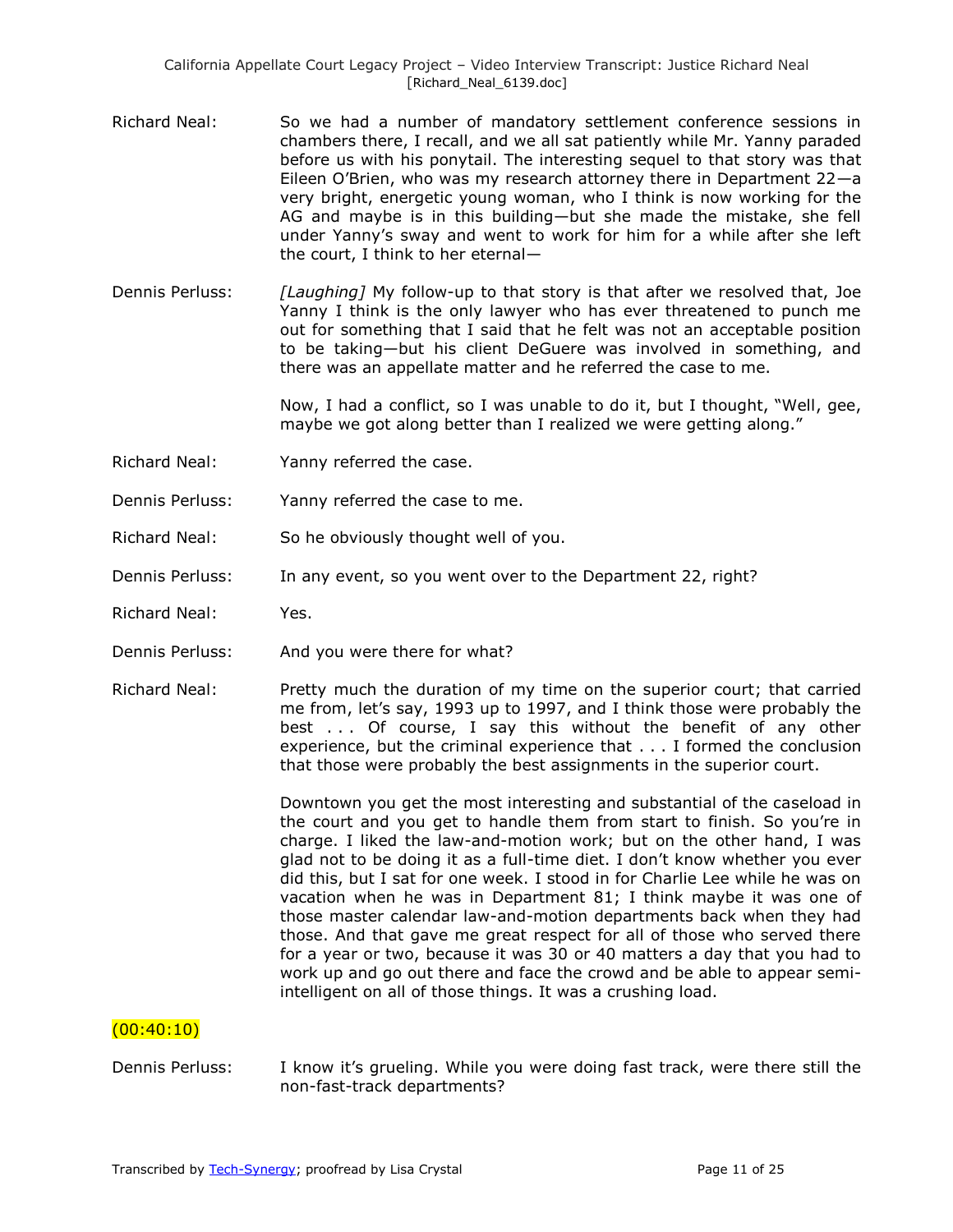- Richard Neal: Not downtown, but I think maybe in the branch courts there were.
- Dennis Perluss: I don't recall exactly when they switched. For a while it was half and half, with odd numbers doing something.
- Richard Neal: Well, maybe that's it, because now that you say it, if I was serving a stint in the master calendar it was obviously still around. So I think you're right. I think it took a while. I went half and then half.
- Dennis Perluss: A question would be whether you had in your own mind a view as to which was better—the sort of all-purpose fast track?
- Richard Neal: I think I had little doubt that the fast-track individual calendar system was a better system. First of all, I think you get an investment in the cases that judges that just see it as it goes by don't have, and therefore a motive to manage and dispose of the case that you may not have.

For example, if you contrast the master calendar law-and-motion system—if you had a tough call up there and you're dealing with 20 or 30 a day—you're going to err on the side of denying the summary judgment motion or demurrer that ought to be granted, because you don't want to make a mistake on that side of things.

Whereas if it's in your own place and you're only doing . . . and it's your own place in your fast-track courtroom and you're only doing a half a dozen of them a week or something like that, or even if you're doing more, you've got an opportunity to deliberate and handle it a little more deliberately; and you've also got the motive that it stays on my calendar here until I find something to do with it.

So as I recall, as fast track got fully up to speed, the court system achieved dramatic shrinkage in the amount of time it took to get from filing to trial. And I remember the days—and I'm sure you do—when under the master system where there was a list posted outside Department One with cases running to the triple alphabetical letters that were five years old. So that really was a major problem that needed to be solved, and I think the individual calendar system was a large part of the solution to it.

- Dennis Perluss: Any particularly memorable cases when you were sitting in civil where you were the trial judge?
- Richard Neal: It depends on what you mean by memorable, I guess. Several categories; one case is memorable because it involved events that are memorable to Angelenos in general. Remember the O. J. Simpson's white Bronco that he fled in shortly before he was arrested and charged with the murders? That Bronco became the object of a little commercial dispute that was tried in a court trial in front of me. So that was sort of fun.

Another case that stands out because of the hammer and tongs battle I had with the plaintiff's lawyer, who shall remain nameless . . . but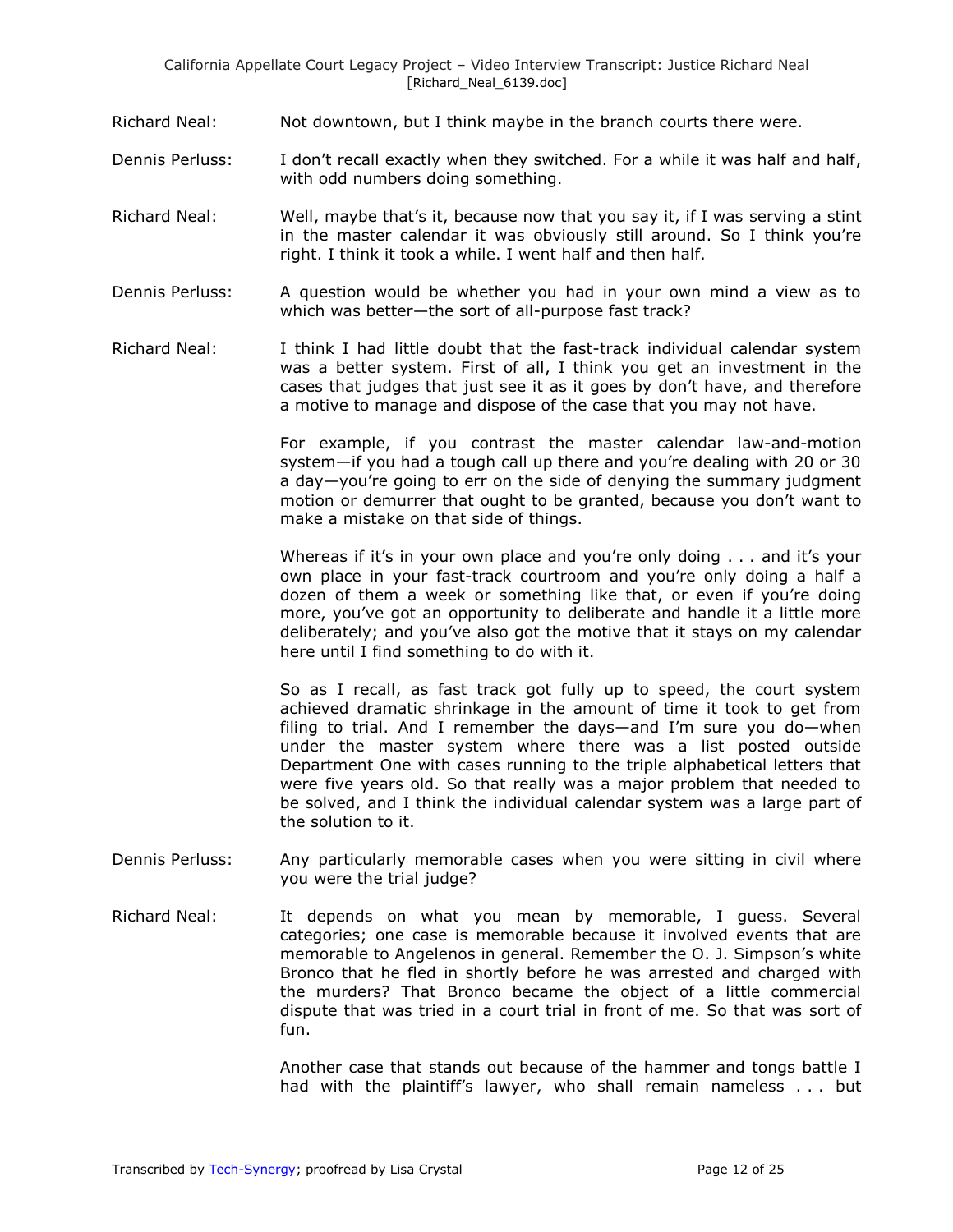somehow, at the very beginning of this case we got crosswise and he set out to sabotage the proceedings, basically to cause a mistrial.

This went on for six weeks, with the most outrageous things being said to me. He'd come to the side bar and say, "You're no Judge Neal, you know. Everybody in the courthouse knows that; I know what you're thinking." I decided early on I was going to suck it up and weather this thing and produce a decision that would stand up.

So we get to the end of it and I think I'm pretty well there, and I get everybody set to come in for closing arguments at 10:00 the next morning. About 9:00 the following morning, I get a call from somebody in this guy's office saying, "I'm sorry. Mr.  $X$  will not be there for the closing argument; his brother has just come down very ill and is in the hospital and he is off seeing him."

# $(00:45:15)$

Well, fortunately there had been another fairly senior lawyer there with him, so I said, "Get him in here." So he showed up at 1:00 and immediately advised me that his client was not going to let him do the closing arguments in the case and it had to be this other guy.

Of course, normally somebody tells me "My brother is on death's doorstep" or something, I would say, "Of course we need to adjourn." But I knew this guy was not to be relied on, so I finally told the other lawyer and the client, "You've got a choice here. You're going to go to closing on this case with Mr. Smith, the co-counsel, who has been here through the case, who has got as much experience in years as the other guy, and he can do a fine job; or you're going to put the case to the jury without a closing argument, and I will tell them that you've elected to do that and they're not to hold it against you. But those are your choices."

So they were stubborn, and so I submitted this case to the jury without a presentation by the plaintiff. If I told you . . . And I'll give you a thumbnail of the facts. It was a bad-faith claim involving some insurance on an automobile, just property damage insurance; there was no personal injury involved, so it was just the cost of the automobile.

The evidence showed basically that the son of the insured had taken this out to a remote area and with cans of gasoline in it and prepared to set it on fire before he was caught. It's all kind of a little dim in my recollection, but there were outrageous facts.

So the jury came back in about half an hour with a defense verdict. *[laughing]* And then I waited anxiously for a year or two, but the Court of Appeal did the right thing; and a lot later, in post-trial proceedings, it became apparent that my instinct was right, that this guy's brother was not in the hospital on death's doorstep.

So I don't know whether that's the kind of thing that should stand out in your recollections from your portfolio of cases; but I tended to view them, every case is kind of an interesting problem to be solved, every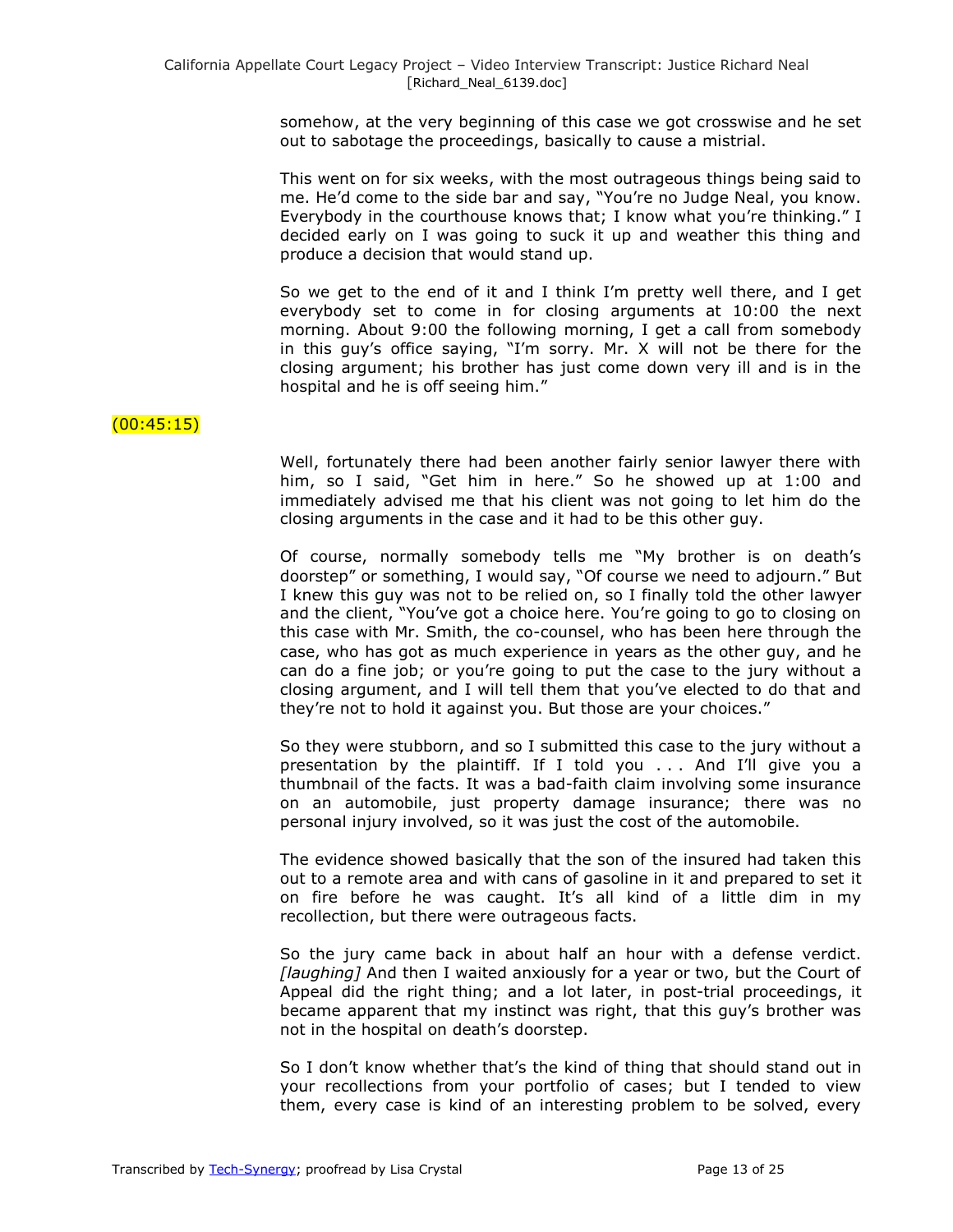case has got some human interest and something to challenge you and something to make it interesting. Beyond that, I don't think I had any cases that were of earthshaking public interest or anything like that. It was just the usual work that comes along in one of those departments.

- Dennis Perluss: Do you have any view either as of 1997—I mean, how you viewed the world as of 1997—or probably more interesting today, about unification and what that's done? I was thinking, as you talked about CC being a normal starting assignment . . . and of course it wasn't unusual when you were appointed; but now that's a goal that people work.
- Richard Neal: Now it's traffic court instead. I understand the management side perspective that led to that. It seemed to make sense not to have to fund two parallel systems, and as I understand, there was excess capacity in the muni courts in terms of judicial utilization. They had a very fairly fancy administrative apparatus and perks and so forth. I can't give any particulars to them; an impression that I had.

So it made sense from that standpoint. On the other hand, I do wonder whether at least some good people are deterred from coming on the bench by the prospect that they have get to go sit in the traffic court for a couple of years or more or some other place; and so the old system at least allowed you to bring folks in without that. I guess that feature of it will persist, and if it's an obstacle or a deterrent, it will continue to be down the road.

Dennis Perluss: I think that's what the tension is, at least in a court like Los Angeles, where there are many positions that need to be filled, where the work is a little less challenging than downtown civil.

# $(00:50:04)$

- Richard Neal: You can make the case that that two-tiered approach makes sense from the standpoint there are certain people who would come into it with background, experience, and abilities that are fine for the lower-level jobs that you might not want to put in the higher-level job.
- Dennis Perluss: Well, speaking of higher level, at least in terms of how the case progresses, how did it come about that you looked toward the Court of Appeal and decided to apply to be elevated?
- Richard Neal: I think it had several components. One was that I had found out I very much . . . as a lawyer I liked the written work. I was one of the early people who computerized, because I liked to sit in my office and craft documents. And as a superior court judge, part of the work that I liked very much was the motion work, the brief work, the writing work, the written work, and that seemed a natural fit with a Court of Appeal job.

There was the opportunity to have some influence in a small way over the shape of the law. And with 90 justices in California and intermediate court, you recognize that that is only a limited opportunity; but nonetheless it is an opportunity, and there is a certain glitter as well that goes with the higher station and fancier title.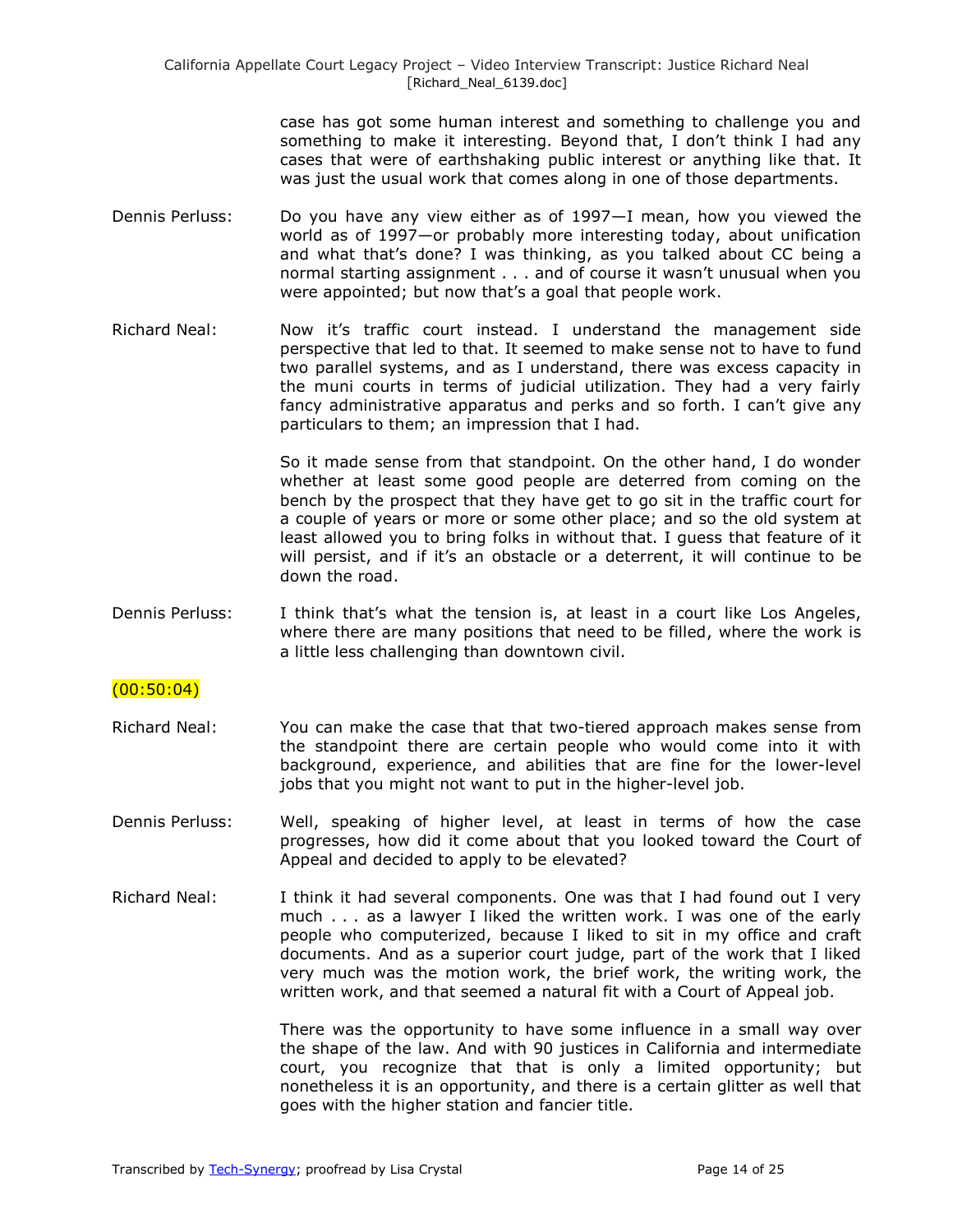When I told my father I had an application in, he said, "Oh don't do that. You don't want to do that. You want to stay on the trial court, don't you think? Fred Ruzanski, back in Massachusetts, always proudly said that he turned down the Court of Appeal."

And in a way, Dad was prescient, because as I was talking with you before we went on camera here, I ended up a getting a little restless in the appellate work—because I missed the press of bodies in the superior court and the human daily contact with a wide range of people that go with both the practice and the trial court that really is missing here in these quiet halls. And I have found, having returned to the private world and that hurly-burly, that I absolutely I like it. I understand why I missed it. It was the right move for me to make. Much as I still enjoy the crafting of awards . . . is what I write mostly now, awards and orders. I like that part of it, but as a full-time diet it was not the right match for my temperament.

That said, I worked through the book that was provided to me by the AOC, I guess, and I had great fun going back and reading the published opinions a little bit selectively that I had done and reliving a little bit the pleasure of putting those together. So certainly the Court of Appeal experience was by no means one-sidedly negative.

Dennis Perluss: Well, I want to talk to you. Let me just inquire; it seems like we've been going about an hour.

*[Interview break]*

About how long was it between the time that you first applied and when you were appointed? Was that a fast process?

Richard Neal: No, it was probably several years. I think I may have applied, somewhat impetuously, maybe as early as 1993. Chuck Vogel was around and he asked me. And I think he was already the APJ here and he encouraged me to do this, and that was all the encouragement I needed.

> So I put it in, but it sat there for quite a long while, and I can't remember what the sequence of vacancies was. There weren't too many, and so it could have been as long as four years.

Dennis Perluss: Then ultimately the Legislature created a new position on Division Seven. This had been a three-justice division since its inception?

### (00:55:03)

- Richard Neal: Yes, and that was me.
- Dennis Perluss: That was you. I hesitate; I should have thought about the adjective I was going to use, but I didn't. You joined a group that had been together for a while and certainly had some distinctive personalities on it.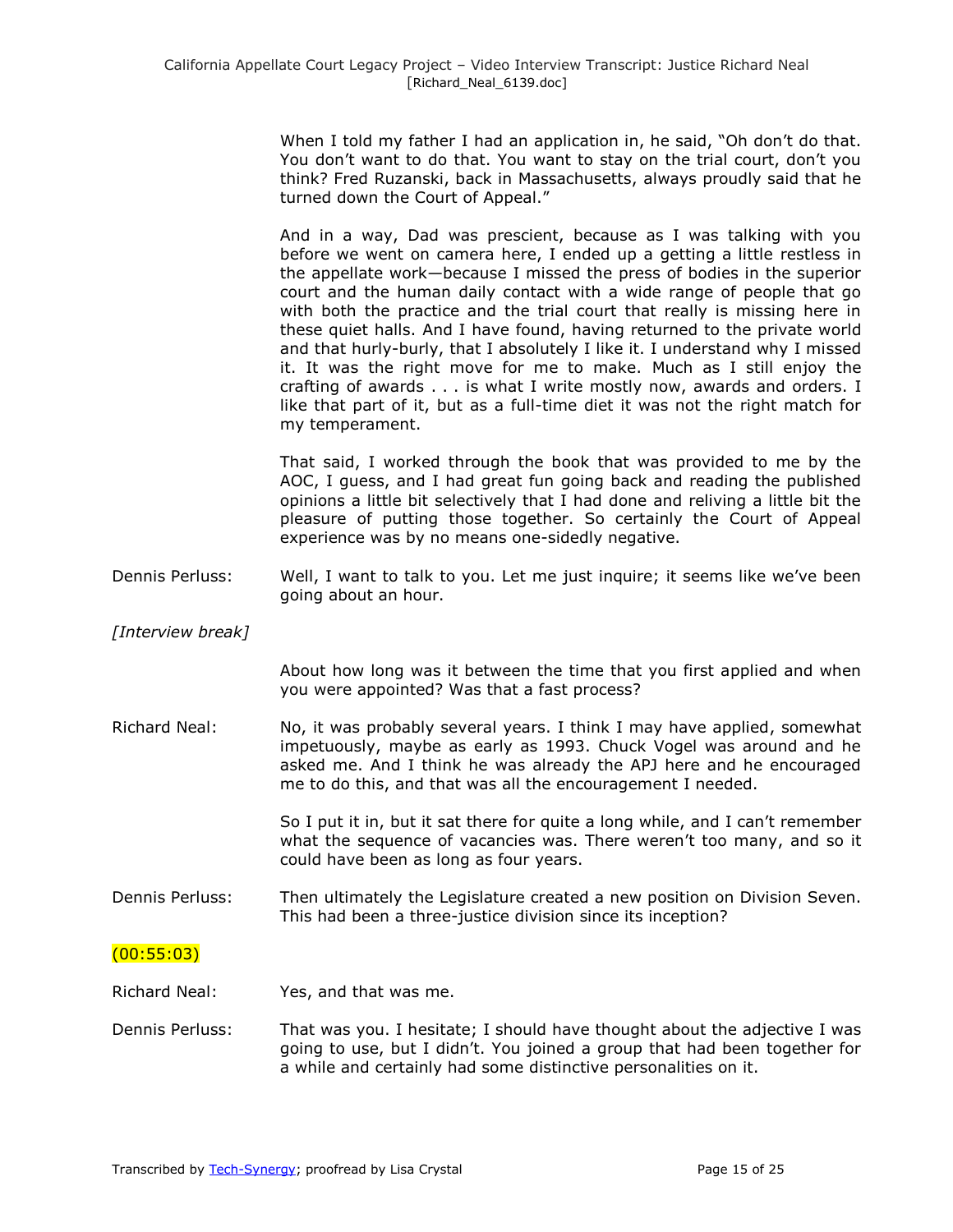Richard Neal: Well, that's all true. I must say that they treated me extraordinarily well. They were highly cordial, courteous, and gracious. Mildred presided over these weekly conferences with great panache; she has a million stories, quite a few of them a little ribald. We were an appreciative audience, and she was a delight. However, in terms of being a place where there was one or more colleagues who I would go in and put my feet up on the desk and kick some case around well, it really didn't work out that way.

> For various reasons I think that Mildred just was not at a point in her curve, if ever she was, where she was much inclined to do that; not that we didn't have an occasional brief chat about a case, but it's not Fred's mode, and Earl was somewhat on the shy side. And for whatever reasons, that did not develop.

> I can imagine that with some other folks if I had been teamed up with them, I might have . . . Paul Boland, for example, I knew pretty well and for a long time, and I have no doubt that if I had been matched up with him, there would have been a lot more give and take about cases in my life than there was.

- Dennis Perluss: Did that take place in writing, or it just didn't take place at all, the interchange as you—
- Richard Neal: It took place a little bit in writing. To some degree it didn't take place at all. I mean, the extent it did take place in writing—and it took place mostly in writing—there was a little bit of it; but it wasn't by any stretch what you could imagine as the . . . And then you may have with your colleagues here now, and I'm certainly aware that others have it, where you would have kind of a rich, open exchange about lots of cases; that just didn't really go on.
- Dennis Perluss: If you can remember, in your initial year as an appellate justice, were you struck by anything about how it was what you had imagined, or it was different from what you imagined just in terms of the decisionmaking process of how you came to view a case and resolve whatever the issues were that were presented on appeal?
- Richard Neal: Something that was striking.
- Dennis Perluss: Other than perhaps the lack of sort of a collective decisionmaking, which is what I heard you say.
- Richard Neal: Yes, which I think is true. Maybe this is striking that . . . and I don't know whether this is true throughout other divisions or other appellate courts. This is something I still to this day believe is true: that despite people's differences in background, political orientation, and so forth, I was struck by the high percentage of cases in which there would be little difficulty in reaching a consensus decision about what the right answer was.

One of my horseback theories is that if you have a defined, factual universe to deal with and reasonably intelligent, reasonable people, most of the time you'll reach the same idea about what the right answer is; and that the reason we have so much faction and dissent and heated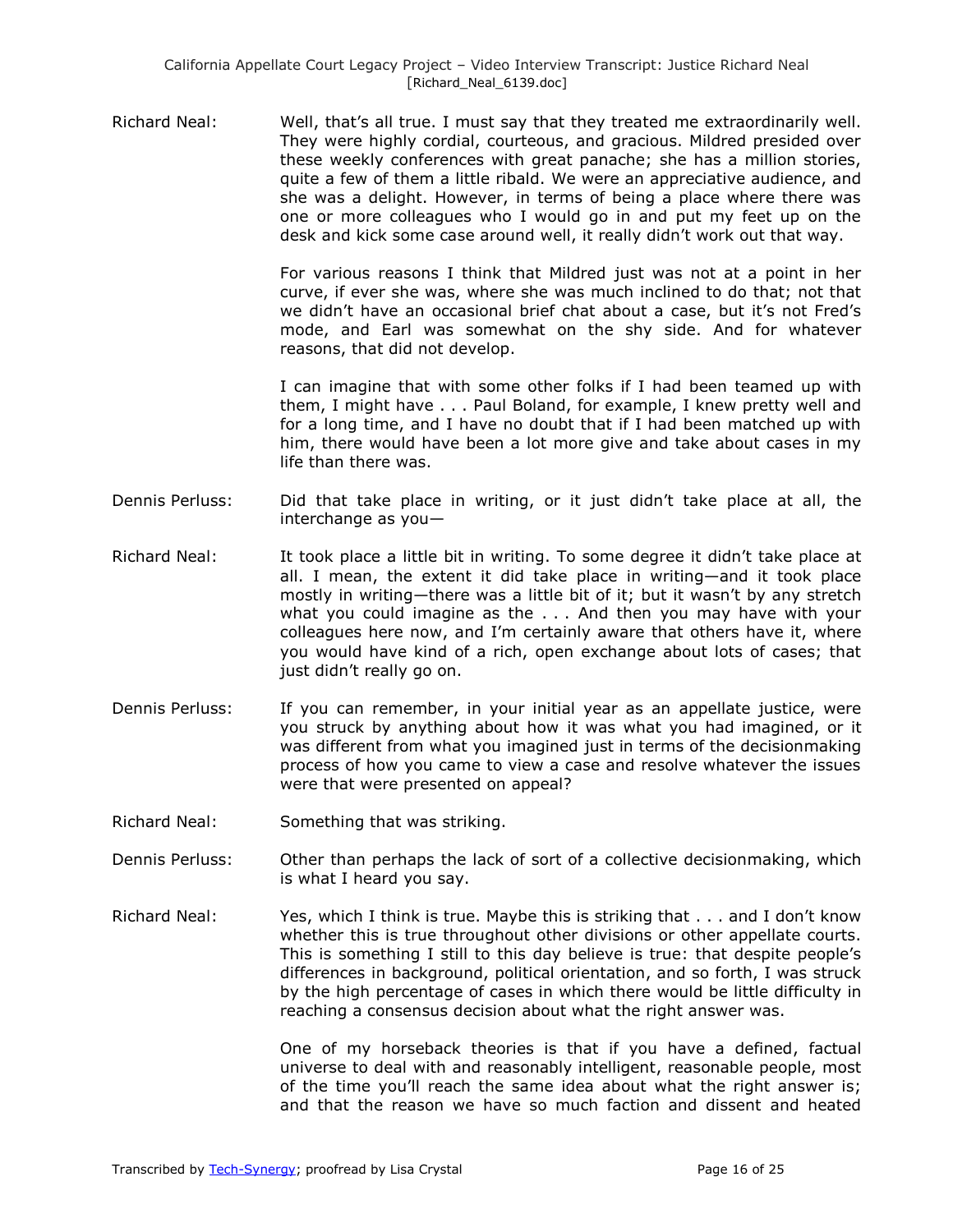California Appellate Court Legacy Project – Video Interview Transcript: Justice Richard Neal [Richard\_Neal\_6139.doc]

> controversy in our political world is because people operate from different assumptions about the facts and they get their facts from different sources.

#### $(01:00:09)$

So it was, in a way, surprising; in a way kind of  $, \ldots$  "heartwarming" is not the right word, but encouraging, I guess, that we seemed to reach agreement. We seemed most of the time to agree what the right disposition in a particular case with the defined universe to deal with was.

- Dennis Perluss: Did you find that oral argument had any real, significant impact on either the outcome or the contours of the opinion that explained the outcome?
- Richard Neal: Well, it sure did for me. I'm a strong believer in it. I think that, particularly in the age of the word processor, when you get so much paper to wade through, that it's very important to have the lawyers stand in front of you and articulate what the essence of the case is and answer some hard questions about it.

So I asked a lot of questions. I loved the oral argument part of it, and that was always the best day of the month or days of the month. Mildred would come out afterwards and say, "Dick, you talk too much. You're arguing with the lawyers.‖ *[laughing]*

- Dennis Perluss: She said to me—it was either my first or second calendar—she said, "Dennis, the point of oral argument is not to prove to the lawyers how smart you are." [laughing] I think in the same vein as "keep those questions shorter."
- Richard Neal: *[Laughing]* Keep those questions shorter, yes. So we had a difference of approach there, but that was the part of it that I enjoyed the best overall, I guess.
- Dennis Perluss: Do you have any thoughts about the impact of the whole front-loading process and its relationship to oral argument? It has seemed to me, to share my bias, is that oral argument would have a greater impact if we didn't take the bench with what is effectively a fairly final draft—subject to revision, but a fairly final draft of the opinion already done.
- Richard Neal: Well, I agree with that. We all remember our days as a lawyer. You get the other side's brief; it's organized, it seems to be cogent. And until you get in there and build it yourself, you may not overcome kind of a firstreaction bias that this makes sense. And the tentative draft of an opinion coming around from somebody else has the same, I'm not sure how to characterize it, but the same effect—that it's easy to swallow. And so I agree with you.

On the other hand, I'm a little on the fence on this, because I think that if you don't in some form do that tentative work, there are workload considerations here maybe that used to apply; but also you've got to come to grips with the case enough to have a useful oral argument, and so that's one way to do it.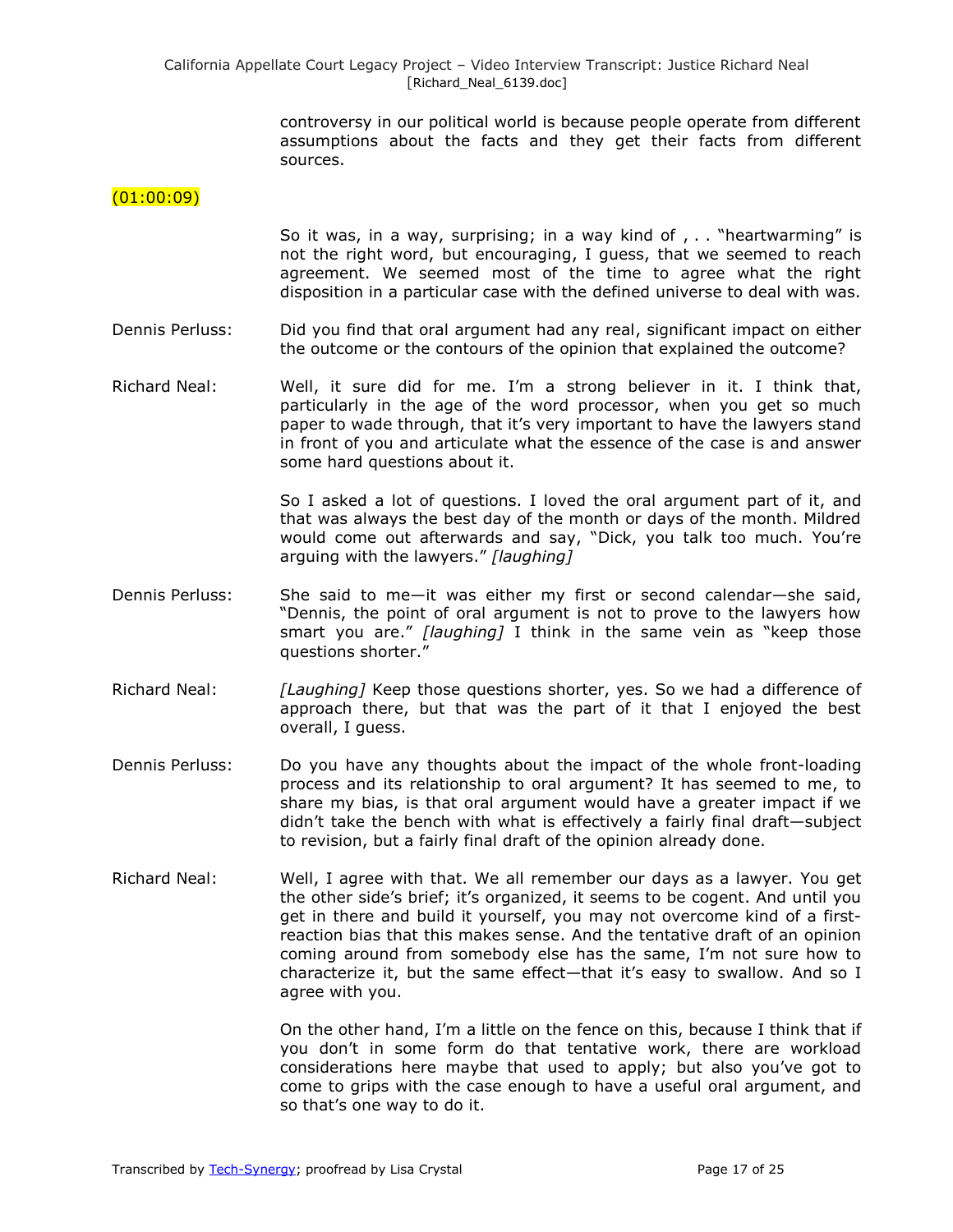I think my solution to this would be to—and it's something they do out in Riverside, I think, and I tried to advocate that we experiment with it around here, but without success—if you're going to create a tentative opinion, release it to the lawyers and let them look at it. And now they can say, "Here's where you're wrong and here's why." So I think that might both take a little of the set-it-in-concrete impact that tentative opinions have off of the process and be very useful for oral argument that really got down to brass tacks. That's one reform that I would . . .

The other is I don't think this balkanization of the court into panels that sit with one another constantly is the right way to do it. I don't know whether you have any view about that—and I haven't functioned in the other environment, so I'm speaking only with knowledge of half of the equation—but I tend to think it would be very good to have ad hoc panels and spread the different influences, approaches, and so forth around and mix it up and do it the way so many other courts around the country do it. But then there would be only be one presiding justice. *[laughing]*

# (01:05:03)

- Dennis Perluss: Yes, that's certainly a consideration. What about the impact of dissents? What is your view of the value of an impact . . . this may be too loaded a word. You did, on occasion, as we all do, write dissenting opinions. Was it simply that you disagreed? Was there some other threshold that had to be met?
- Richard Neal: There was some other threshold. I'm not sure what it was; it had to be a case that I thought was in some respect unusual, I guess. I'm not sure I could articulate a set of criteria that I would go through consciously. But I didn't . . . I counted them up this morning. I think I wrote 5 out of perhaps 500 over the span of four-and-a-half years. So I was pretty sparing about it. I think overall you'd prefer to have a unanimous decision; and if there isn't some peculiar reason to dissent, I tried not to do it. So that was my mindset.
- Dennis Perluss: To what extent did you find, recognizing that your experience was with a particular set of colleagues, that if you did disagree—and given what you've said about minimal collegial decisionmaking—to be able to make suggestions that would accommodate views? I mean, that's the part of the collegial process that communication, orally or in writing—however it may be done—would seem to accomplish at its best.
- Richard Neal: Minimize the number of dissents and so forth. As you say, there just wasn't much of that in my group. There may have been some similar predispositions among the rest of them to use the dissent process only sparingly. I have no idea how many dissents . . . I would guess that Mildred and Fred hardly ever did it. Earl probably more often, but I don't know whether he did it any more often, or does.
- Dennis Perluss: I actually think I counted, just to give you a sense of comparison, when for his retirement party, in our five-and-a-half years together I counted something like between 30 and 35 cases in which I either dissented from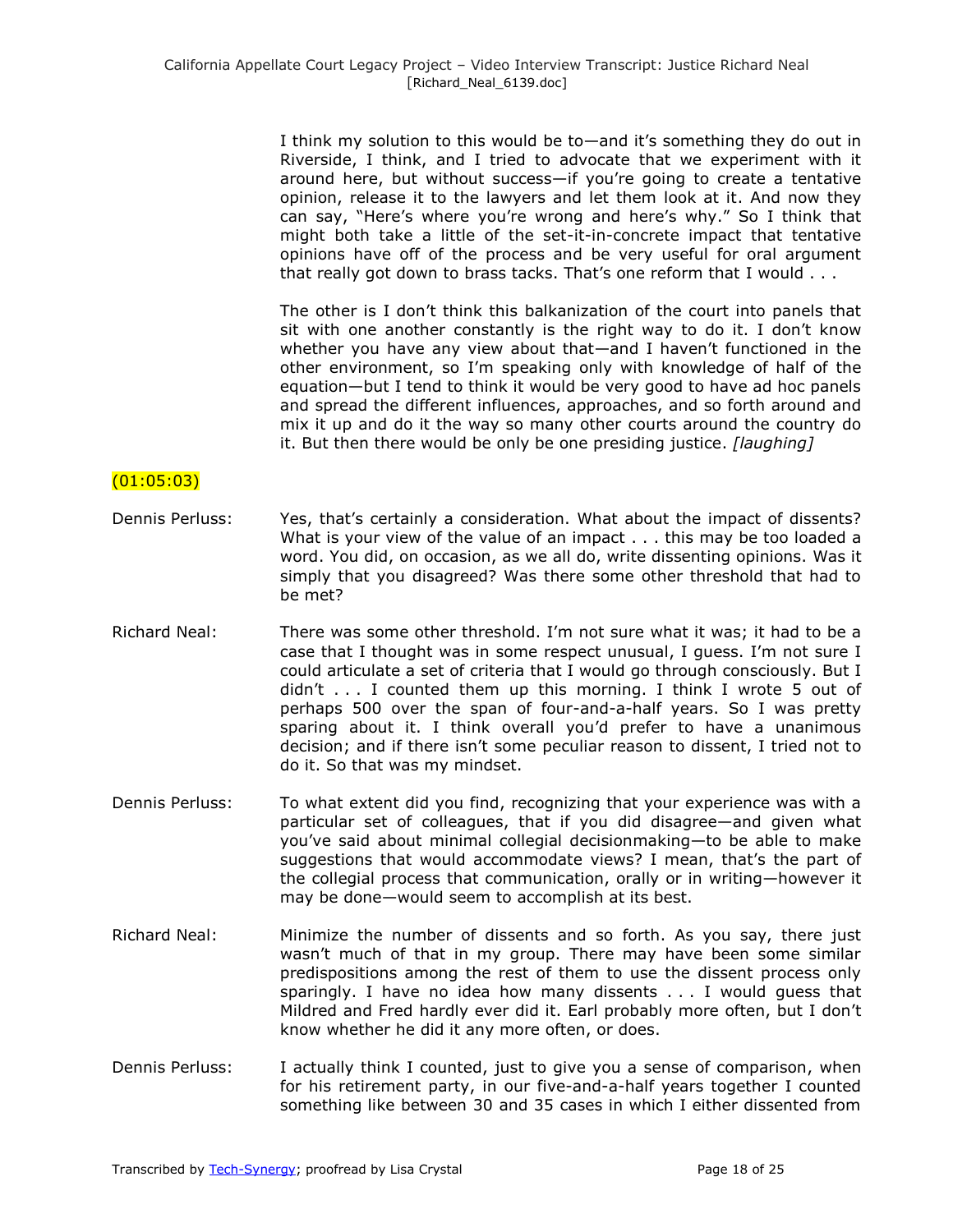an opinion of his or he dissented from an opinion of mine; and many folks would have thought that we were sort of from a similar philosophical background. I guess not.

- Richard Neal: I guess not. I followed yours a little bit, and I would say the answer is no—in some ways, anyway. *[laughing]*
- Dennis Perluss: I'm not going to use the word "memorable," because as you've pointed out, it can have different meanings; but what are a couple of the most significant cases, from your perspective, that you authored while you were here?
- Richard Neal: I guess I put at the top of the list the *Cruz Home Depot* [ed. note: *Cruz v. Homebase*] case. I think it's right at the top of the list of cases in the book. It's a case that attempted to define what a managing agent for purposes of punitive damage responsibility is. It was kind of surprising to me when I confronted it that there wasn't some case law addressing it already, but there wasn't. So that's one.

I think the *Saelzler* case, in which I dissented. That was a case involving a species of liability that's gained currency, or had at the time, for criminal conduct on the premises of your, name it—campus, in this case it was in an apartment complex. And you had . . . I'm not sure how well I developed in my opinion what the facts were. Let's see—fairly well. A rape that went on in an apartment complex, and the question was whether the apartment complex owners were responsible for the rape because they had not done sufficient security.

# $(01:10:16)$

And it's always seemed to me somewhat problematic to make people responsible for the criminal conduct of others on your property, and this was an opportunity to address that. And the Supreme Court took it up and I think came down my way; although when I looked it up this morning it was a four to three decision, so it's clearly one that reasonable people can disagree about. So there was that one.

- Dennis Perluss: The case of yours that I probably use the most, although I didn't try to count it up in my own writing, is *Kelley v. Trunk,* which was a case about the significance of an expert witness.
- Richard Neal: Funny you should say that, because I see that come up with some regularity too at the ground level in the arbitration practice. It surprised me how often people will come in with an expert declaration that does not set out the basis for an opinion and try to hang their hat on that. And I guess I've seen it mainly in the medical negligence field. Have you seen it elsewhere?
- Dennis Perluss: Also in the whole state of Northridge earthquake cases that we get. We get declarations from somebody saying, "This damage which I'm looking at in 2003 was the result of the earthquake nine years before," without any explanation as to how they've come to that conclusion and how they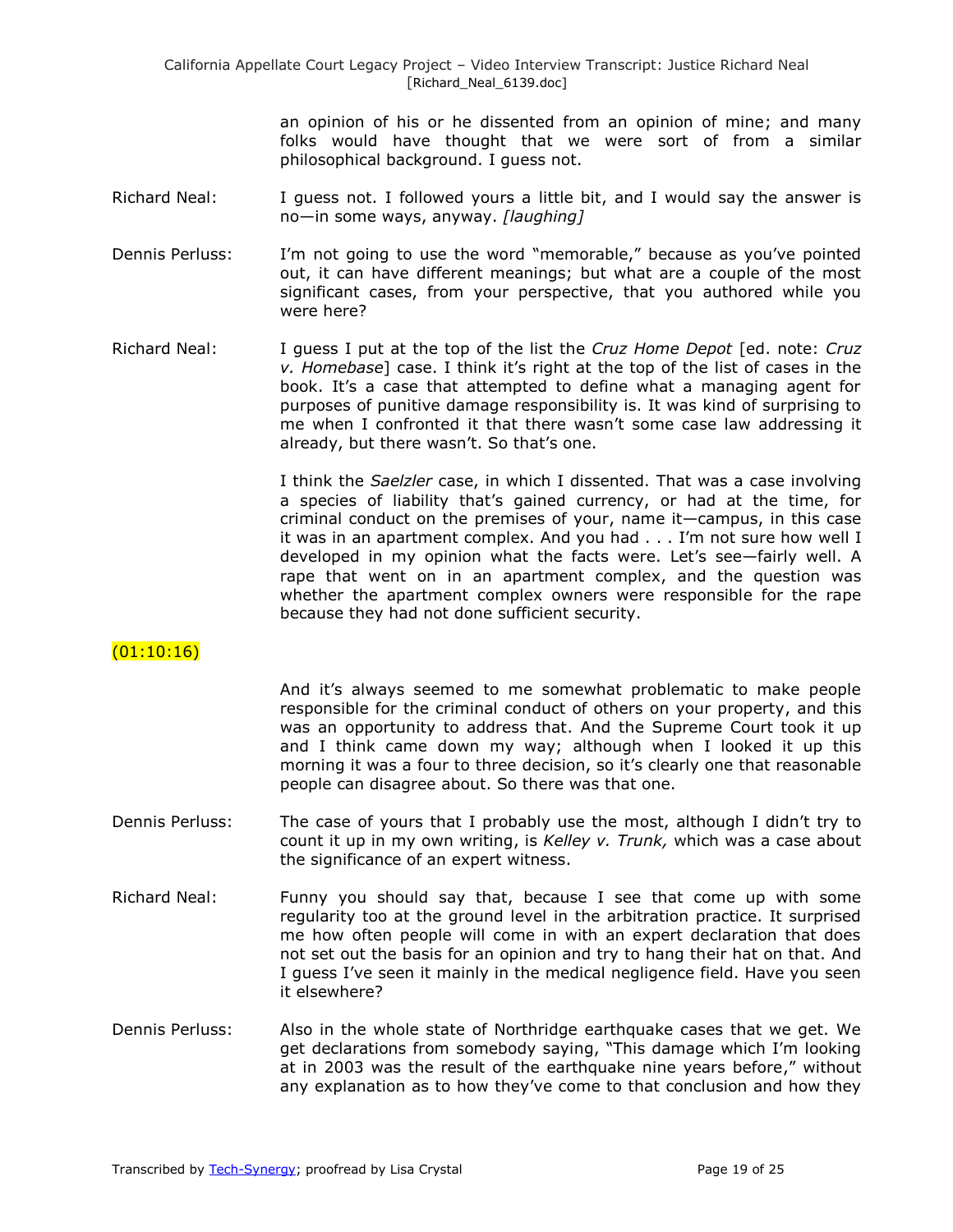distinguish between this type of damage and a different type of damage and all.

Actually, the question has the most recent . . . and I think probably the most visible use that I made of it is where the trial court for whatever reason does not rule. There is an objection to the admissibility of the declaration. The trial court does not rule, so under that principle it's in evidence. And I have written that even though it is part of the record that we evaluate, given our de novo review, we have to evaluate whether or not it has any significance even though admitted into evidence. And we've upheld summary judgments where there is a contrary expert opinion in the record, but that we have felt has no weight.

- Richard Neal: Well, that's interesting, because I have probably encountered that particular problem as many times as any other court.
- Dennis Perluss: The other case that I . . . I don't know if you recall it. It was *Roberts v. Sentry Insurance.*
- Richard Neal: Yes, I looked at that; I read that this morning too.
- Dennis Perluss: Summary judgment denial in a prior case being a basis for establishing probable cause in a malicious prosecution.
- Richard Neal: That one seemed like a no-brainer almost to me. Unless there is some misrepresentation in the facts put before, how can a judge not be sort of somewhere in the middle of the spectrum of reasonable lawyers? So in terms of what the outcome was, that was one of the easier ones to figure out, I thought.

One thing that I was proud of as I read through these is they're all short; I think five pages was the longest. And I strove for that. I wrote not only each of these from the ground up, but I tried, I strove—I'm not sure I was completely successful, but I set out, anyway—to write every opinion that had my signature on it. I did not, on the whole, mark up stuff from my research attorneys and put it out as my opinion.

I sat at that terminal just about where you are and cranked them all out, on the theory that . . . several theories I guess: number one that the Constitution gave me the office so I would make the decision and not somebody else. And I guess linked with that is the idea that I really think for myself. I'm sure it's not true of smarter people; I had to write it and kind of build it in writing to understand it and be confident that it was the correct answer.

#### (01:15:03)

And on these that were published, I spent particular time and effort to strip the facts down to bare essential facts necessary to decide the case. I just deplore this tendency you see in opinions from this court and other courts where you have this recital of facts that has all kinds of minutiae that have nothing to do with what you're deciding.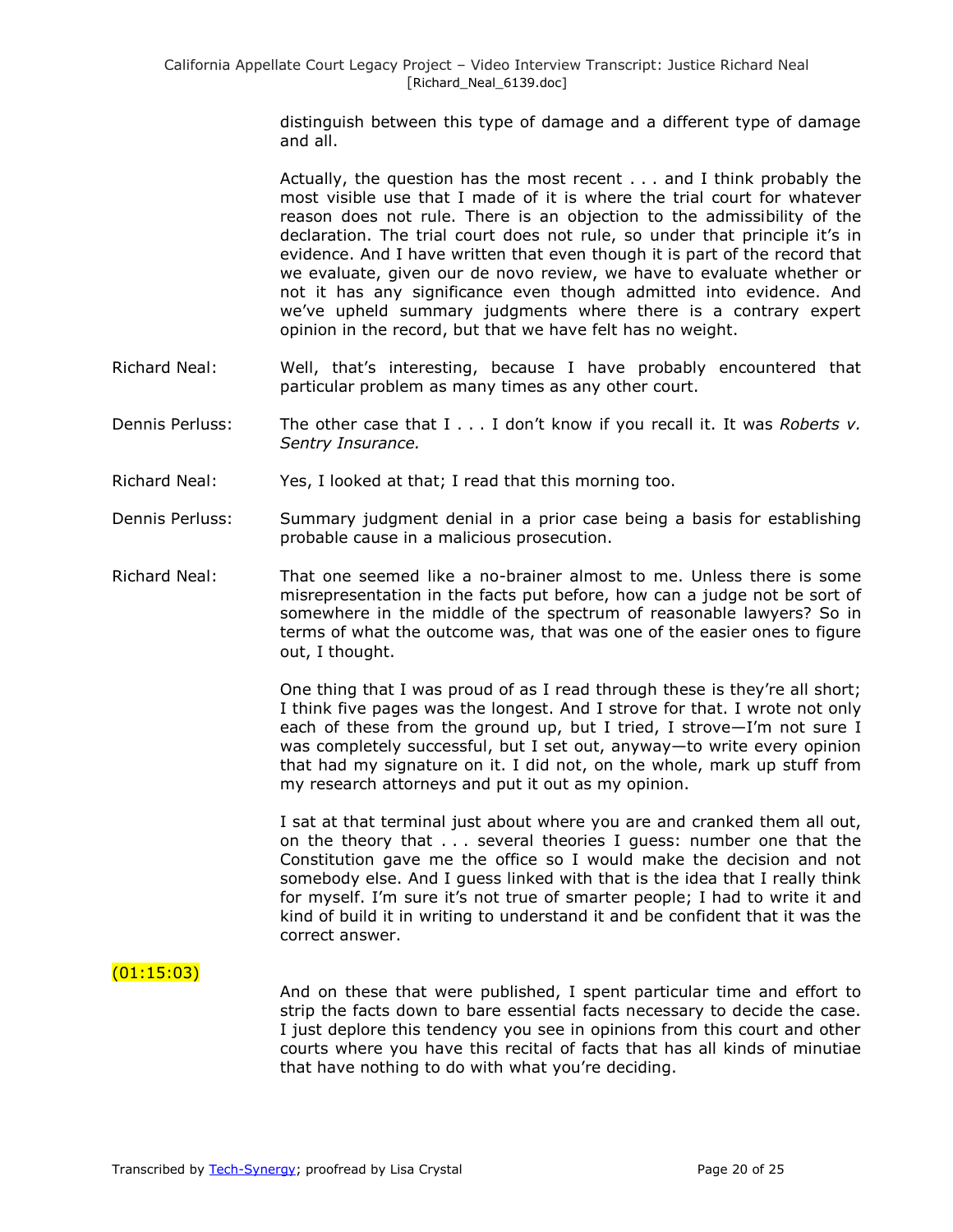To state the legal principle in kind of a simple, direct way and with only a case or two necessary to explain it . . . the string citation is another thing that pervades, I think, the lower generally. And as appropriate—and often it was appropriate—I think to give a little explanation of what you think the policy is and why it is served by the result as well.

- Dennis Perluss: How did you use your attorneys then?
- Richard Neal: I would take their memorandum and use it as a . . . I'm sure this was frustrating to them, because they were all bright, thoughtful people; but they would give me a memo or a proposed opinion and I would read it and use it as a resource, but set it aside and just write it myself. And that seemed to work as a process.

It was occasionally somewhat daunting to try and get through 12 of them in the space of a month. But so much stuff is generated, I think it's a service to the lawyers to be able to pick up an opinion and read three or four pages and not have to wade through, the way you do with so many things you see these days, and try to find what the essence of it is.

I got a little bit involved—not formally, but just in the battle of letters with this debate about whether, which I'm sure you're aware of  $\dots$  in fact, I think at some point I sent you an e-mail. Alex Kozinski was querying me about it because he was fighting the battle.

I don't think it makes any sense to publish all of the opinions of the appellate courts in California, which generate, I think, what—the Supreme Court generates 100 civil opinions a year, and there are 1,200 or 1,300 opinions a year emanating from the Court of Appeal? I may be losing touch with the statistics.

Anyway, the proposal to publish them all would increase tenfold the amount of stuff out there that you have to deal with. You know as I do from serving around here what the uneven quality of a lot of it is, particularly if it has not been singled out to be pruned and polished to be published; and it would result in a world where there was something out there for everybody. You would find a case to support any jackass proposition that anyone puts forth, and meanwhile the poor lawyer would have to cull through 10 times as much stuff in a world where there's already so much to cull through.

So I've forgotten . . . I got off on that tangent. But it makes brevity a virtue.

My father early on collected a pile of Posner opinions. Dad always says, "Posner's the best common-law judge we have in the country." So he sent me a bunch of those slip opinions, and I had them on my desk; and they were a great kind of bit of guidance, as one sat to write your own opinion, as to what a good appellate opinion might look like. So these read all right; reading back through them I was—

Dennis Perluss: I think they stand up quite well.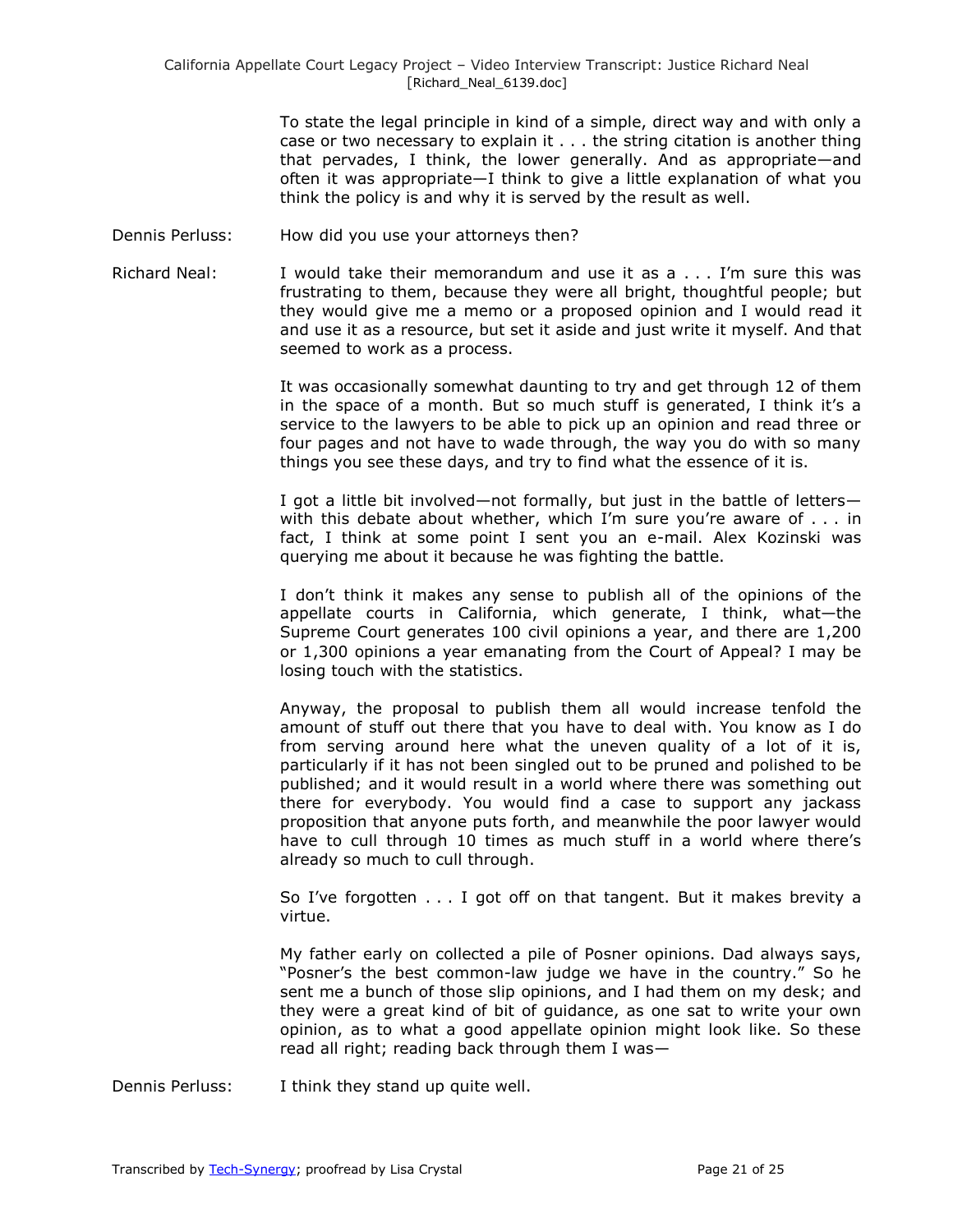Richard Neal: *[Laughing]* The Commercial Code cases were kind of fun, so there are a number of those in here. Then there were just a lot of instances where . . . you ask which one stands out. There are lots of little things that need an answer that don't have any earthshaking significance, but nonetheless need a resolution or an answer.

> There was that *Belton* case that the Supreme Court took. It just involved the statute of limitations for incarcerating criminals—not something of huge interest to the world, but there was a question mark there and it was fun to work through, see what the right answer is.

Dennis Perluss: Do you remain surprised at how many issues after all of these years still have questions attached to them?

### $(01:20:00)$

I mean, new statutes raise new issues. But in the common law, for example, the liability of a property owner for criminal conduct on property, those were issues that really hadn't been decided—or the summary judgment point, the malicious prosecution, or Roberts's point. Why hadn't that been answered? Actually, I think it had been answered, but answered the other way.

Richard Neal: I guess it's partly a function of the litigiousness of our world—the entrepreneurial nature of the lawyer class, who is always out there ahead of the curve looking for some new strain of ore to mine, and they find it invariably. One thing I'm spending a lot of my time doing as a private judge is dealing with the wage-an-hour law, both as a mediator and an arbitrator. I have actually presided end to end over a trial of one of those.

> I think those laws have been around for quite a while; but at some point some enterprising lawyer said, "Hey, here's a law that hasn't really been worked out," and they went to work and it's a big deal. It's cost industry billions of dollars, I'm sure, and returned a sizable slice of that to the people prosecuting and defending the cases.

> Now, as issues get resolved, they'll be finding new sub issues. We went from the wage-an-hour to the meal-and-break business. I don't think you wrote one of the principal opinions on that issue, whether the hour's compensation is . . . Again, I thought that was a no-brainer. I thought that was clearly a penalty, and you looked at where it is in the section and the standard that says, "Do you measure it by the actual amount of work and so forth," and there was a footnote in one of your decisions which I thought was absolutely right. I was flabbergasted when the Supreme Court came out the other way. *[laughing]*

- Dennis Perluss: *[Laughing]* Well, I thought it was worth about a footnote.
- Richard Neal: *[Laughing]* You're right. I mean, with this wall full of codes I used to look up at that; it's a small wonder that there are new issues to be found. And the wall-full keeps growing.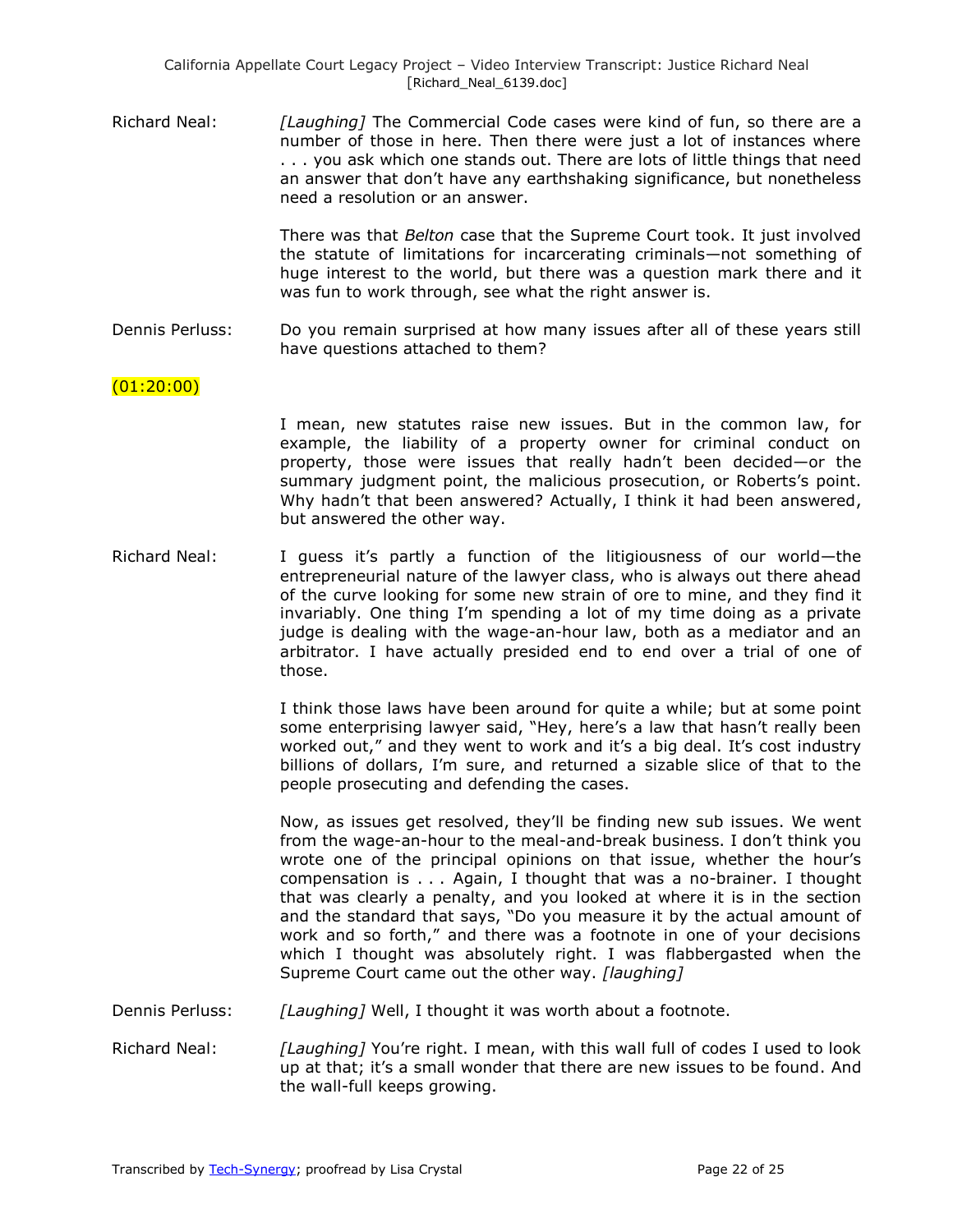Dennis Perluss: Right, I don't even keep them all on my wall anymore.

Richard Neal: I'm not sure it's a way to run a society, but on the other hand, I also believe in democracy and the people have the right to go down any foolhardy path they want to go down. It's appalling to me that we spend half of every year . . . I've forgotten what organization it is has ta independence day every year, and they add up the taxes plus a regulatory cost and then they tell you, "Well, as of July 17, you're now starting to work for yourself." [laughing]

> Nonetheless, we still have the laboratory of the states—was it Brandeis? I think it's Brandeis, so whatever foolhardy things we try here in California, they can try some other foolhardy thing in another state; and hopefully we learn by the experience.

- Dennis Perluss: Well, you mentioned a short while ago that there was a sense of lack of interpersonal contact that helped prompt you to leave, because you obviously left, well, with many more years of productive lawyering and judging left. Tell me a little bit about that decision.
- Richard Neal: Well, it was kind of one part finances and one part this other thing that you just mentioned. My wife Barbara, who you know had left the big-firm world and gone in-house at Edison, and right about the time when the crisis, the real energy crisis, hit . . . And her pension was actually in danger—I mean, if they were going to go bankrupt. So we were worried about . . . and we've got five boys, and a number of them still needing to be put through the rest of private school and college. And so partly I decided to step up to the family fisc; Barbara had carried the laboring ore on that while I was judging, and so it was my turn. So I was a part of it.

# $(01:25:14)$

And I kind of figured, I eyeballed the landscape out there and saw that there were a number of fairly older folks doing ADR and there was room for some new blood and the prices were right. I kind of figured with some trepidation that I could do at least as well in the private world as I was doing here and that there was considerable upside.

So there was that calculus, but then there was also the business that we've chatted about a little bit. I came to realize that I missed the human-contact side of our business. So Barbara was very unhappy that I made this decision initially and characterized the organization I joined as "tacky." *[laughing]* "How could you leave a position like the one you have?" But it's worked out marvelously for me in every way.

I indeed found that getting back into the room with the litigants and the lawyers was really good for my contentment with life and fulfillment. I've got the two distinctly different processes that I go back and forth between. That helps make life interesting and keeps you . . . the mediation on the one side and arbitration on the other. Financially, it has worked out far beyond our wildest dreams. I've gotten to the point where I'm literally booked out. I've got cases booked in November of next year and just no time to offer between now and about June. So I'm very busy,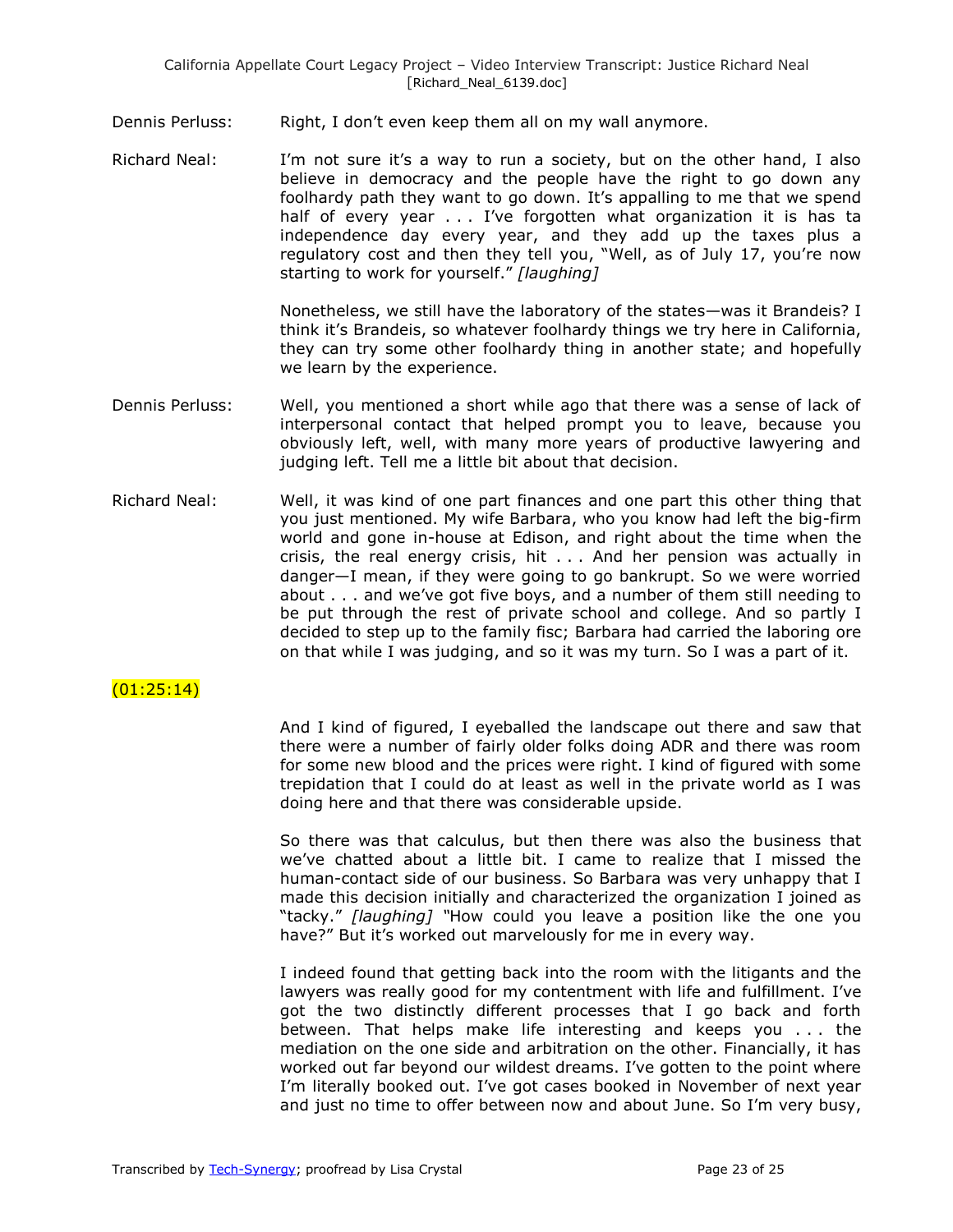and I like the work, so I'm glad to be busy. The organization turns out be a great organization. It was just really taking off in a way. Probably the founders would not quite agree with this characterization, but JAMS had been in a period of . . . it was a bad period in the sense that they were owned for a spell by Warburg Pincus, one of these New York investment banks, which didn't have the same agenda as the neutrals did and were trying to squeeze things down to wring a little more money out of it.

So they brought in this guy Steve Price, who's our president, who had quite a distinguished background in business and some distinguished success as a workout guy. And he looked things over and said, "You don't want to try to resuscitate this. You want to sell it." And he brokered a sale back to the members. So we're now owned by the judges.

And then he proved to be just a wonderful leader. And working with some of the founders of the organization has just transformed the organization into a really well run, forward-looking enterprise. As a result, it's become the dominant player in the ADR market. The business model is great for people like me. I'm an independent contractor. I don't have to politick about what my share is as we did in the old law partnership days. JAMS gets all the money up front and distributes it to you every month.

So from a business standpoint it's wonderful. But it's also just a nice bunch of colleagues; on any given day over there in the panel lounge in L.A. it's Diane Wayne, Chuck Vogel, Keith Wisot. Not all at once, but Dick Tevrizian is there recently. The former Chief puts in an occasional guest appearance. Malcolm Lucas is there, Ed Panelli is there.

It's just a great bunch of people to have as your colleagues. So it's worked out so very well, and I think we're providing a . . . I like the Cato slogan "Free minds and free markets," and I think the marketplace is vindicating what we're doing and people are lining up to use us.

### (01:30:05)

- Dennis Perluss: I'll shift gears a little bit. Any advice that you would give to lawyers who are thinking about becoming judges, or lawyers who have just become judges, about how to both enjoy their position and to function as best they can in the position?
- Richard Neal: Advice to lawyers or to new judges. Well, I think it's a terrific opportunity for folks. And one piece of advice is that lawyers with good background and training should be comfortable if they have the knowledge and skills to do the job and to follow their instincts and their judgment confidently and plunge in.

You're going to have me digressing a little bit here, but I followed over the years this debate about the brain drain caused by ADR and so forth. I think it's good for the judiciary to have fresh blood, a steady influx of fresh blood, and I think every judge that leaves is a place for somebody new to come in. I think that people with the right kind of backgrounds who are seasoned lawyers and know how things are done in the trenches and what games are played and so forth are ready to hit the ground